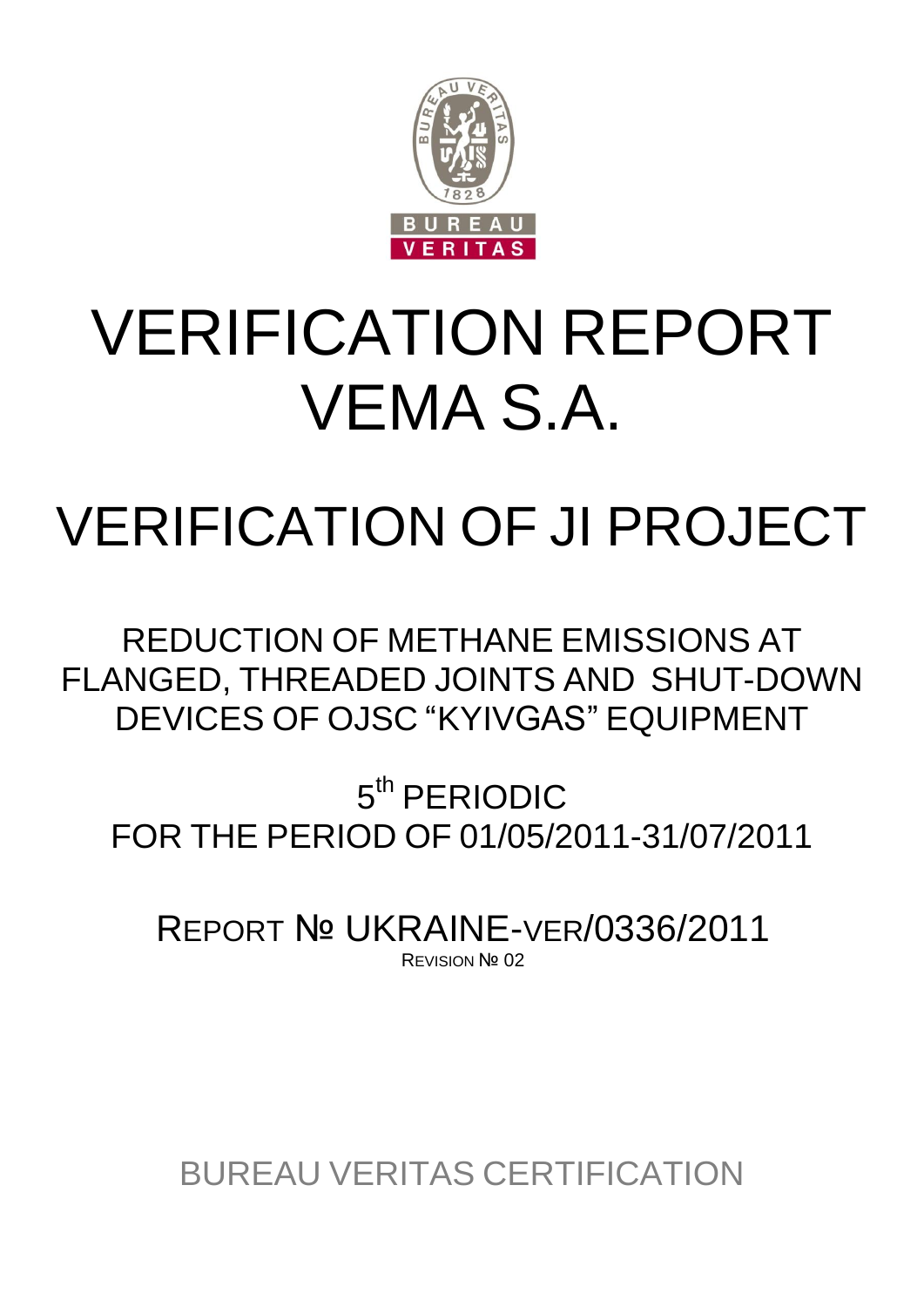Date of first issue:  $\qquad \qquad$  Organizational unit:

#### Report No: UKRAINE-ver/0336/2011



| 03/08/2011                                                                                                                                                                                                                                                                                                                                                                                                                                                                                                                                                                                                                                                                                                                                                                                                                |               | <b>Holding SAS</b>            |                                | <b>Bureau Veritas Certification</b>      |                                                                                                                                                                                                                                                                                                                                                                                                                                                                                                                                                                                                                                                                                    |
|---------------------------------------------------------------------------------------------------------------------------------------------------------------------------------------------------------------------------------------------------------------------------------------------------------------------------------------------------------------------------------------------------------------------------------------------------------------------------------------------------------------------------------------------------------------------------------------------------------------------------------------------------------------------------------------------------------------------------------------------------------------------------------------------------------------------------|---------------|-------------------------------|--------------------------------|------------------------------------------|------------------------------------------------------------------------------------------------------------------------------------------------------------------------------------------------------------------------------------------------------------------------------------------------------------------------------------------------------------------------------------------------------------------------------------------------------------------------------------------------------------------------------------------------------------------------------------------------------------------------------------------------------------------------------------|
| Client:<br>VEMA S.A.                                                                                                                                                                                                                                                                                                                                                                                                                                                                                                                                                                                                                                                                                                                                                                                                      |               | Client ref.:<br>Fabian Knodel |                                |                                          |                                                                                                                                                                                                                                                                                                                                                                                                                                                                                                                                                                                                                                                                                    |
| Summary:                                                                                                                                                                                                                                                                                                                                                                                                                                                                                                                                                                                                                                                                                                                                                                                                                  |               |                               |                                |                                          | Bureau Veritas Certification has made the 5th periodic verification of VEMA S.A. project "Reduction of<br>methane emissions at flanged, threaded Joints and shut-down devices of OJSC "Kyivgas" equipment", which<br>is implemented in Kyiv, Ukraine, and uses a specific approach to JI projects, on the basis of UNFCCC criteria<br>for the JI, as well as criteria given to provide for consistent project operations, monitoring and reporting.<br>UNFCCC criteria (but for the crediting period) refer to Article 6 of the Kyoto Protocol, the JI rules and<br>modalities and the subsequent decisions by the JI Supervisory Committee, as well as the host country criteria. |
| The verification scope is defined as a periodic independent review and ex post determination by the Accredited<br>Independent Entity of the monitored reductions in GHG emissions during defined verification period, and<br>consisted of the following three phases: i) desk review of the monitoring plan; ii) follow-up interviews with<br>project stakeholders; iii) resolution of outstanding issues and the issuance of the final verification report and<br>opinion. The overall verification, from Contract Review to Verification Report & Opinion, was conducted using<br>Bureau Veritas Certification internal procedures.<br>The first output of the verification process is a list of Clarification, Corrective Actions Requests and Forward<br>Actions Requests (CR, CAR and FAR), presented in Appendix A. |               |                               |                                |                                          |                                                                                                                                                                                                                                                                                                                                                                                                                                                                                                                                                                                                                                                                                    |
| In summary, Bureau Veritas Certification confirms that the project is implemented according to determined<br>changes. Installed equipment that is essential for generating emission reductions runs reliably and is calibrated<br>appropriately. The monitoring system is in place and the project is generating GHG emission reductions. The<br>GHG emission reduction is calculated without material errors, and the ERUs issued totalize 283 166 tons of<br>$CO2ea$ for the monitoring period of 01/05/2011 - 31/07/2011.<br>Our opinion relates to the project's GHG emissions and resulting GHG emission reductions reported and<br>related to the approved project baseline and monitoring, and its associated documents.                                                                                           |               |                               |                                |                                          |                                                                                                                                                                                                                                                                                                                                                                                                                                                                                                                                                                                                                                                                                    |
|                                                                                                                                                                                                                                                                                                                                                                                                                                                                                                                                                                                                                                                                                                                                                                                                                           |               |                               |                                |                                          |                                                                                                                                                                                                                                                                                                                                                                                                                                                                                                                                                                                                                                                                                    |
| Report No.:<br>UKRAINE-ver/0336/2011                                                                                                                                                                                                                                                                                                                                                                                                                                                                                                                                                                                                                                                                                                                                                                                      | JI            | Subject Group:                |                                |                                          |                                                                                                                                                                                                                                                                                                                                                                                                                                                                                                                                                                                                                                                                                    |
| Project title:<br>"Reduction of methane<br>threaded Joints and shut-down devices of OJSC<br>"Kyivgas" equipment"                                                                                                                                                                                                                                                                                                                                                                                                                                                                                                                                                                                                                                                                                                          |               | emissions at flanged,         |                                |                                          |                                                                                                                                                                                                                                                                                                                                                                                                                                                                                                                                                                                                                                                                                    |
| Work carried out by:<br>K. Zinevich - Team Leader<br>O.Kuzmenko - Team member, technical specialist                                                                                                                                                                                                                                                                                                                                                                                                                                                                                                                                                                                                                                                                                                                       |               |                               |                                |                                          |                                                                                                                                                                                                                                                                                                                                                                                                                                                                                                                                                                                                                                                                                    |
| Work reviewed by:<br>I.Sokolov - Internal technical reviewer<br>V.Kobzar - Technical specialist                                                                                                                                                                                                                                                                                                                                                                                                                                                                                                                                                                                                                                                                                                                           |               | IХI                           | або відповідальної організації | Не розповсюджувати без дозволу Замовника |                                                                                                                                                                                                                                                                                                                                                                                                                                                                                                                                                                                                                                                                                    |
| Work approved by:<br>Flavio Gomes - Operational Manager                                                                                                                                                                                                                                                                                                                                                                                                                                                                                                                                                                                                                                                                                                                                                                   |               |                               |                                | Обмежене розповсюдження                  |                                                                                                                                                                                                                                                                                                                                                                                                                                                                                                                                                                                                                                                                                    |
| Дата цього видання:<br>05/08/2011                                                                                                                                                                                                                                                                                                                                                                                                                                                                                                                                                                                                                                                                                                                                                                                         | № ред.:<br>02 | Кількість сторінок:<br>31     |                                | Необмежене розповсюдження                |                                                                                                                                                                                                                                                                                                                                                                                                                                                                                                                                                                                                                                                                                    |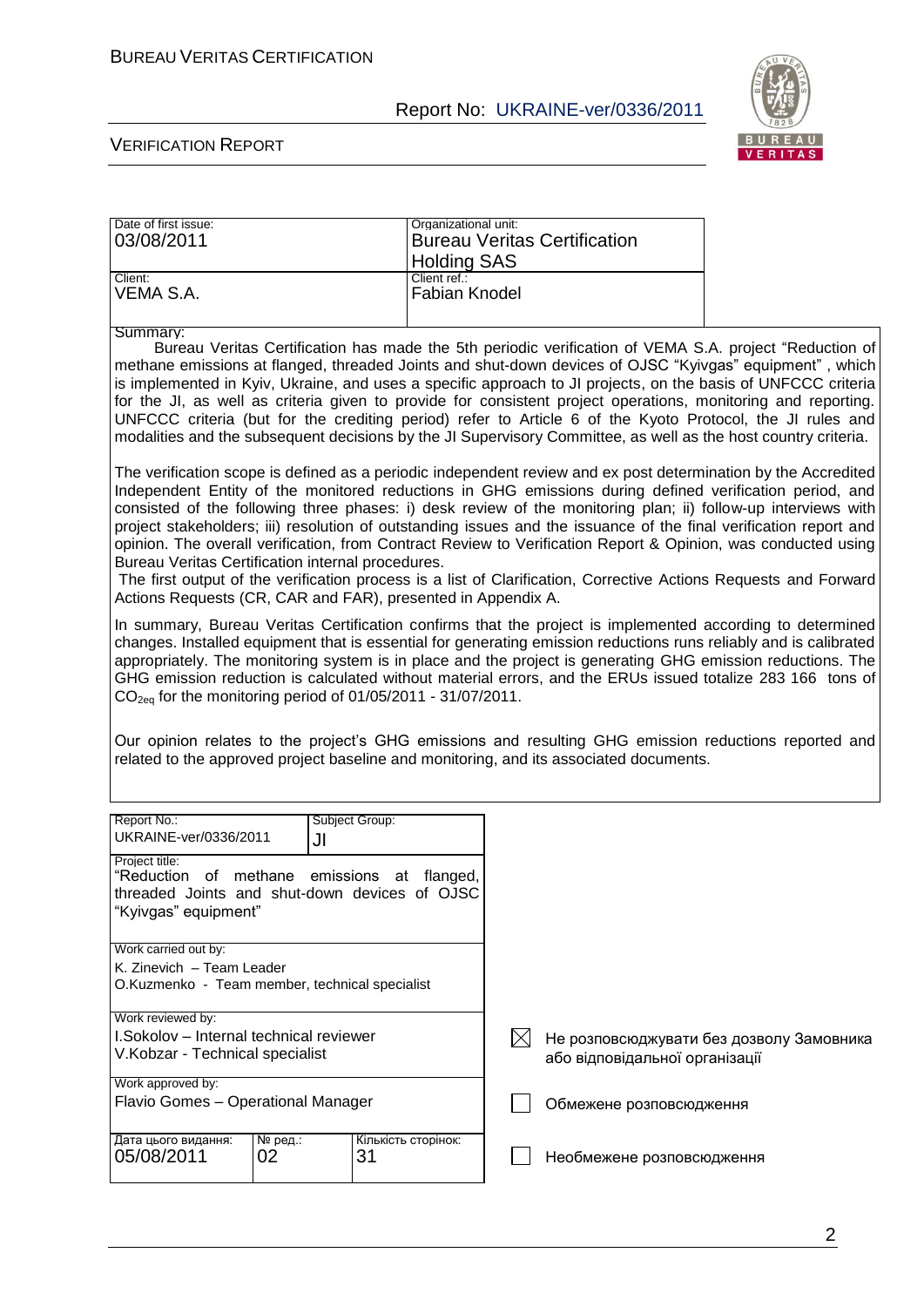

VERIFICATION REPORT

## *Table of Contents Page* 1 INTRODUCTION .................................................................... 4 1.1 Objective 4 1.2 Scope 4 1.3 Verification Team 5 2 METHODOLOGY .................................................................... 5 2.1 Review of Documents 5 2.2 Follow-up Interviews 6 2.3 Resolution of Clarification, Corrective and Forward Action Requests 6 3 VERIFICATION CONCLUSIONS .............................................. 7 3.1 Remaining issues and FARs from previous verifications 7 3.2 Project approval by Parties involved (90-91) 7 3.3 Project implementation (92-93) 8 3.4 Compliance of the monitoring plan with the monitoring methodology (94-98) 10 3.5 Revision of monitoring plan (99-100) 11 3.6 Data management (101) 11 3.7 Verification regarding programmes of activities (102 -110) 13 4 VERIFICATION OPINION ...................................................... 13 5 REFERENCES ..................................................................... 15 APPENDIX A: VERIFICATION PROTOCOL ...................................... 18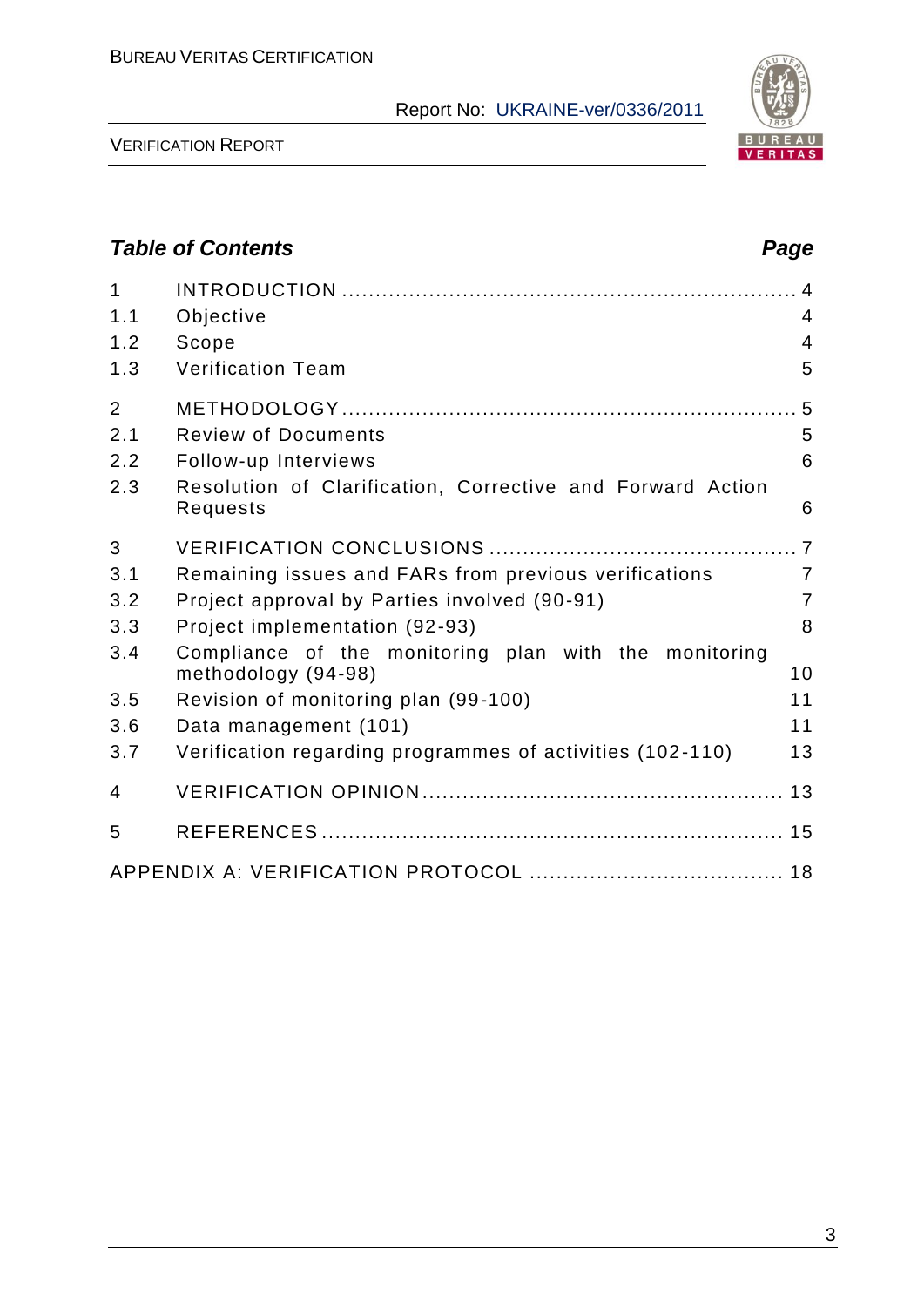

VERIFICATION REPORT

## **1 INTRODUCTION**

VEMA S.A. has commissioned Bureau Veritas Certification to verify the emissions reductions of its JI project «Reduction of methane emissions at flanged, threaded joints and shut-down devices of OJSC "Kyivgas" equipment, (hereafter called "the project") in Kyiv city, Ukraine.

This report summarizes the findings of the verification of the project, performed on the basis of UNFCCC criteria, as well as criteria given to provide for consistent project operations, monitoring and reporting, as well as the host country criteria.

The verification covers the period from May 1, 2011 to July 31, 2011.

## **1.1 Objective**

Verification is the periodic independent review and ex post determination by the Accredited Independent Entity (AIE) of the monitored reductions in GHG emissions during defined verification period.

The objective of verification can be divided in Initial Verification and Periodic Verification.

UNFCCC criteria refer to Article 6 of the Kyoto Protocol, the JI rules and modalities and the subsequent decisions by the JI Supervisory Committee, as well as the host country criteria.

## **1.2 Scope**

The verification scope is defined as an independent and objective review of the project design document, the project's baseline study and monitoring plan and other relevant documents. The information in these documents is reviewed against Kyoto Protocol requirements, UNFCCC rules and associated interpretations.

The verification is not meant to provide any consulting towards the Client . However, stated requests for clarifications, corrective and/or forward actions may provide input for improvement of the project monitoring towards reductions in the GHG emissions.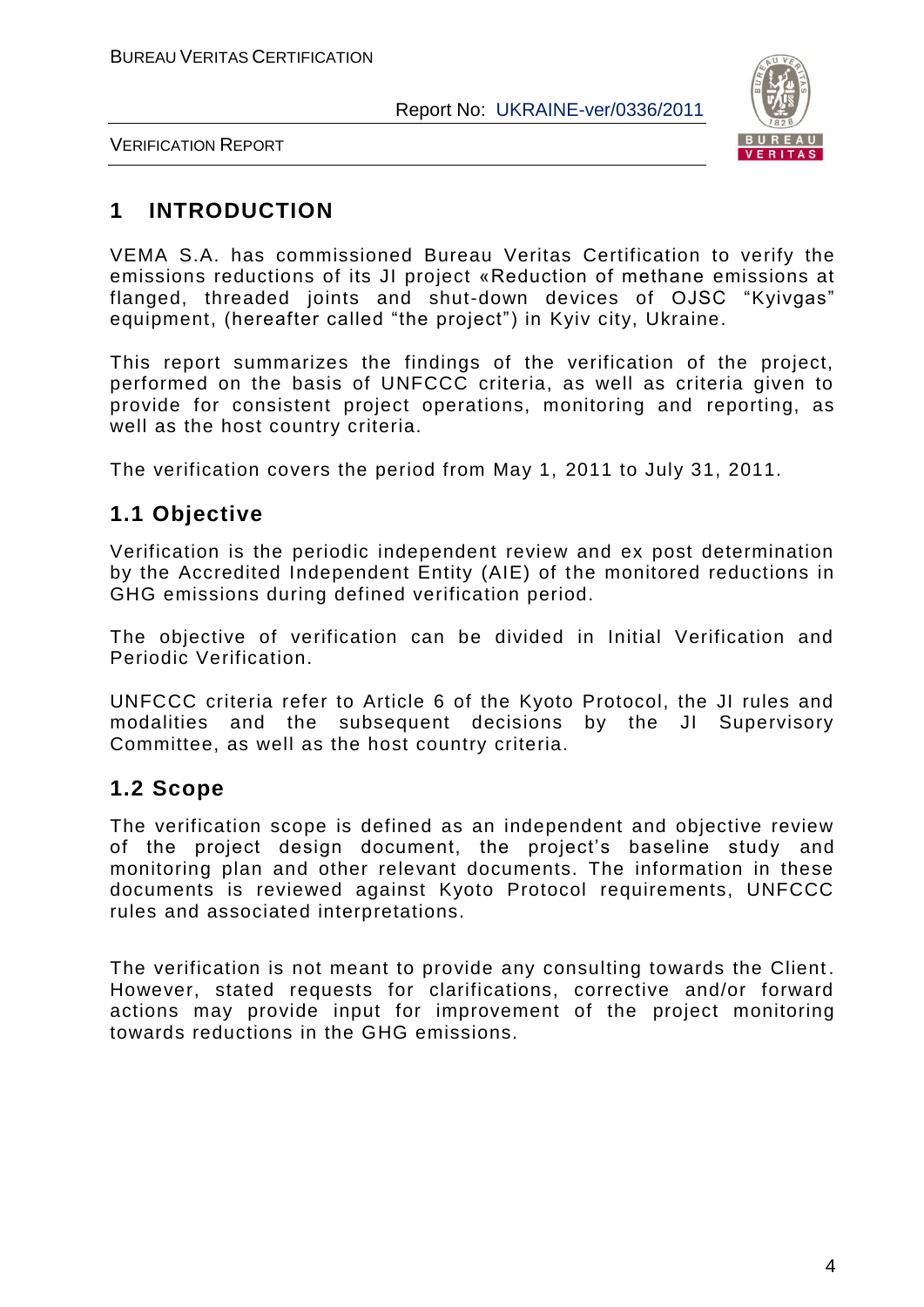

VERIFICATION REPORT

## **1.3 Verification Team**

The verification team consists of the following personnel:

K. Zinevich Bureau Veritas Certification, Team Leader, Climate Change Lead Verifier

O.Kuzmenko Bureau Veritas Certification , Team member, technical specialist

This verification report was reviewed by:

I. Sokolov

Bureau Veritas Certification, Internal Technical Reviewer

V.Kobzar Bureau Veritas Certification,Technical specialist

## **2 METHODOLOGY**

The overall verification, from Contract Review to Verification Report & Opinion, was conducted using Bureau Veritas Certification internal procedures.

In order to ensure transparency, a verification protocol was customized for the project, according to the version 01 of the Joint Implementation Determination and Verification Manual, issued by the Joint Implementation Supervisory Committee at its 19<sup>th</sup> meeting on 04/12/2009. The protocol shows, in a transparent manner, criteria (requirements), means of verification and the results from verifying the identified criteria. The verification protocol serves the following purposes:

- It organizes, details and clarifies the requirements a JI project is expected to meet;
- It ensures a transparent verification process where the verifier will document how a particular requirement has been verified and the result of the verification.

The completed verification protocol is enclosed in Appendix A to this report.

## **2.1 Review of Documents**

The Monitoring Report (MR) submitted by VEMA S.A. and additional background documents related to the project design, baseline, and monitoring plan, i.e. country Law, Project Design Document (PDD), Determination Report of the project issued by Bureau Veritas Certification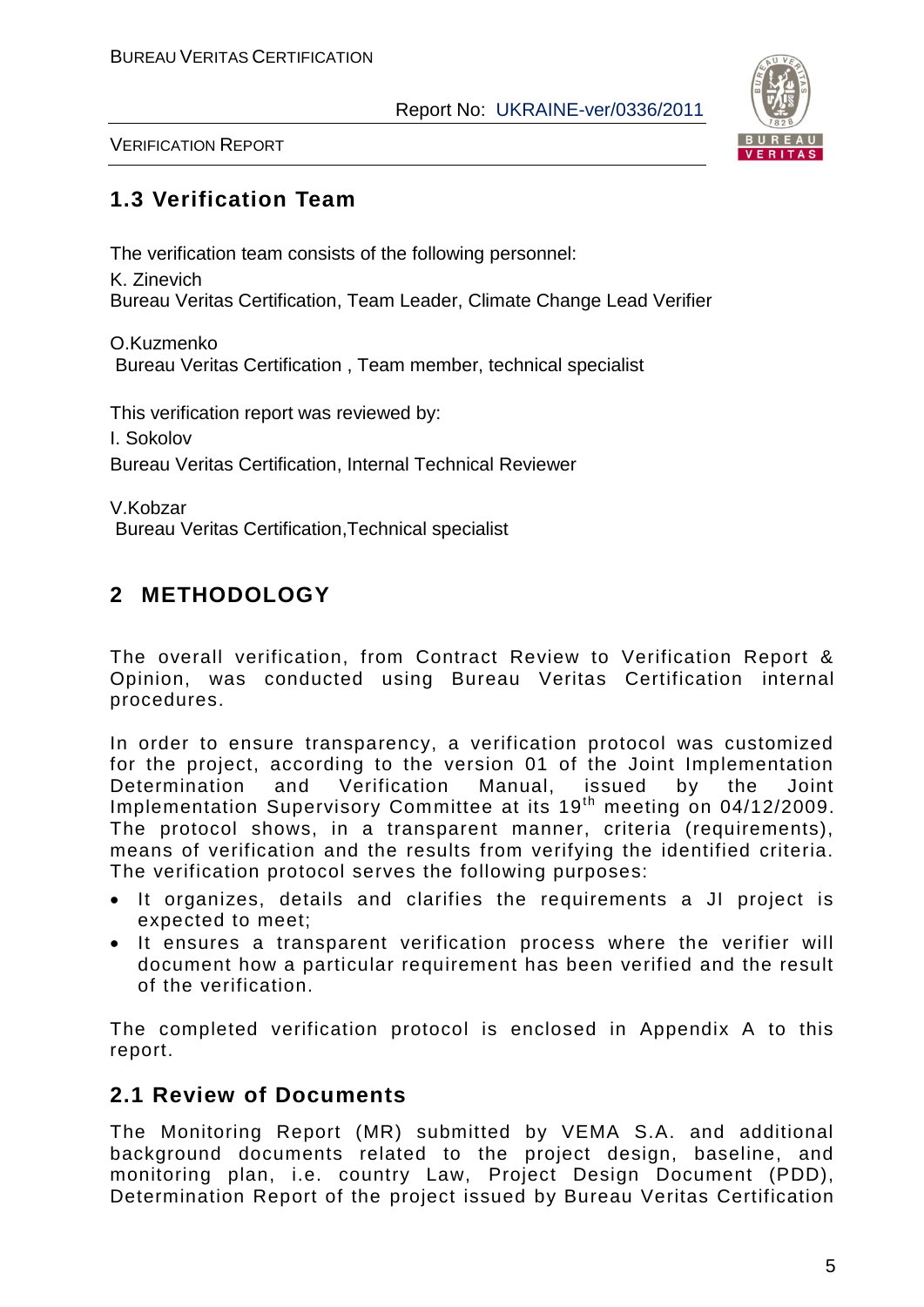

VERIFICATION REPORT

Holding SAS No. UKRAINE/0125/2010 as of 08/07/2010, Guidance on criteria for baseline setting and monitoring, Host party criteria, the Kyoto Protocol, Clarifications on Verification Requirements to be Checked by an Accredited Independent Entity were reviewed.

The verification findings presented in this report relate to the Monitoring Report for the period from 01/05/2011 to 31/07/2011, version 01 as of July 01, 2011 and version 02 as of July 04, 2011 and the project as described in the determined PDD.

## **2.2 Follow-up Interviews**

On 03/08/2011 Bureau Veritas Certification verification team visited the project implementation site and performed on-site interviews with project stakeholders to confirm selected information and to resolve issues identified in the document review. Representatives of PJSC "Kyivgas" and VEMA S.A. were interviewed (see References). The main topics of the interviews are summarized in Table 1.

| <b>Interviewed</b><br>organization | <b>Interview topics</b>                                                                                                                                                                                                                                                     |
|------------------------------------|-----------------------------------------------------------------------------------------------------------------------------------------------------------------------------------------------------------------------------------------------------------------------------|
| PJSC «Kyivgas»                     | $\triangleright$ Organizational structure<br>Responsibilities and authorities<br>$\triangleright$ Personnel training<br>Quality control procedures and technology<br>Equipment use (records)<br>Metering equipment control<br>Metering record keeping system, database<br>➤ |
| Consultant:<br>VEMA S.A.           | Baseline methodology<br>➤<br>Monitoring plan<br>Monitoring report<br>Deviations from the PDD                                                                                                                                                                                |

#### **Table 1 Interview topics**

## **2.3 Resolution of Clarification, Corrective and Forward Action Requests**

The objective of this phase of the verification is to raise the requests for corrective and forward actions as well as clarification requests and any other outstanding issues that needed to be clarified for Bureau Veritas Certification positive conclusion on the GHG emission reductions calculation.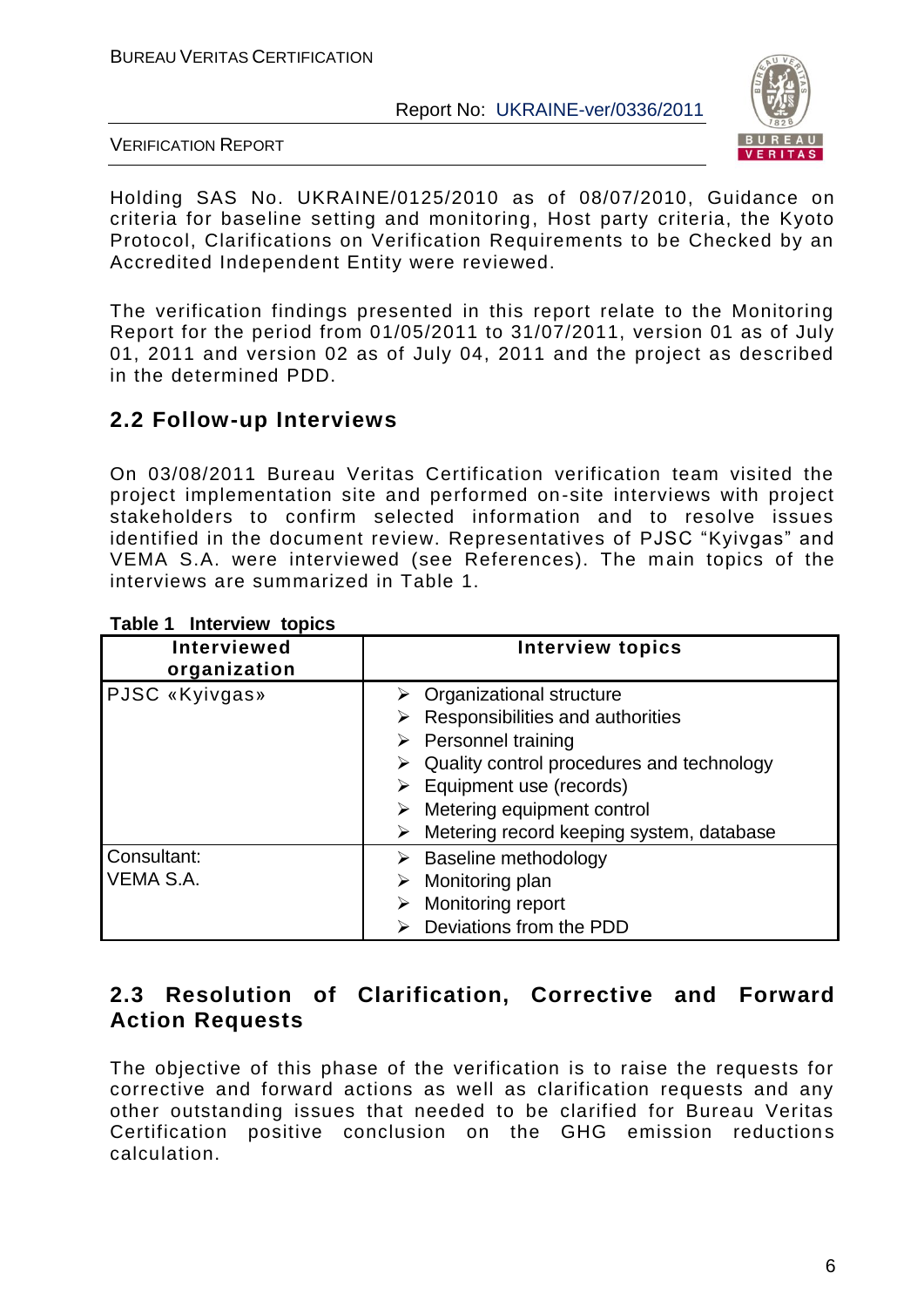

VERIFICATION REPORT

If the Verification Team, in assessing the monitoring report and supporting documents, identifies issues that need to be corrected, clarified or improved with regard to the monitoring requirements, it should raise these issues and inform the project participants of these issues in the form of:

(а) Corrective action request (CAR), requesting the project participants to correct a mistake that is not in accordance with the monitoring plan ;

(b) Clarification request (CL), requesting the project participants to provide additional information for the AIE to assess compliance with the monitoring plan

(c) Forward action request (FAR), informing the project participants of an issue, relating to the monitoring that needs to be reviewed during the next verification period.

To guarantee the transparency of the verification process, the concerns raised are documented in more detail in the verification protocol in Appendix A.

## **3 VERIFICATION CONCLUSIONS**

In the following sections, the conclusions of the verification are stated.

The findings from the desk review of the original monitoring documents and the findings from interviews during the follow up visit are described in the Verification Protocol in Appendix A.

The Clarification, Corrective and Forward Action Requests are stated, where applicable, and are further documented in the Verification Protocol in Appendix A. The verification of the Project resulted in 6 Corrective Action Requests, and 1 Clarification Request.

The number between brackets at the end of each section corresponds to the DVM paragraph.

## **3.1 Remaining CL and FARs from previous verifications**

There are no any remaining CL and FAR from previous verifications.

## **3.2 Project approval by Parties involved (90-91)**

The project obtained approval by the Host party (Ukraine) on 28/07/2010 (Letter of Approval #1121/23/7 issued by the National Environmental Investment Agency of Ukraine as of 28/07/2010) and written project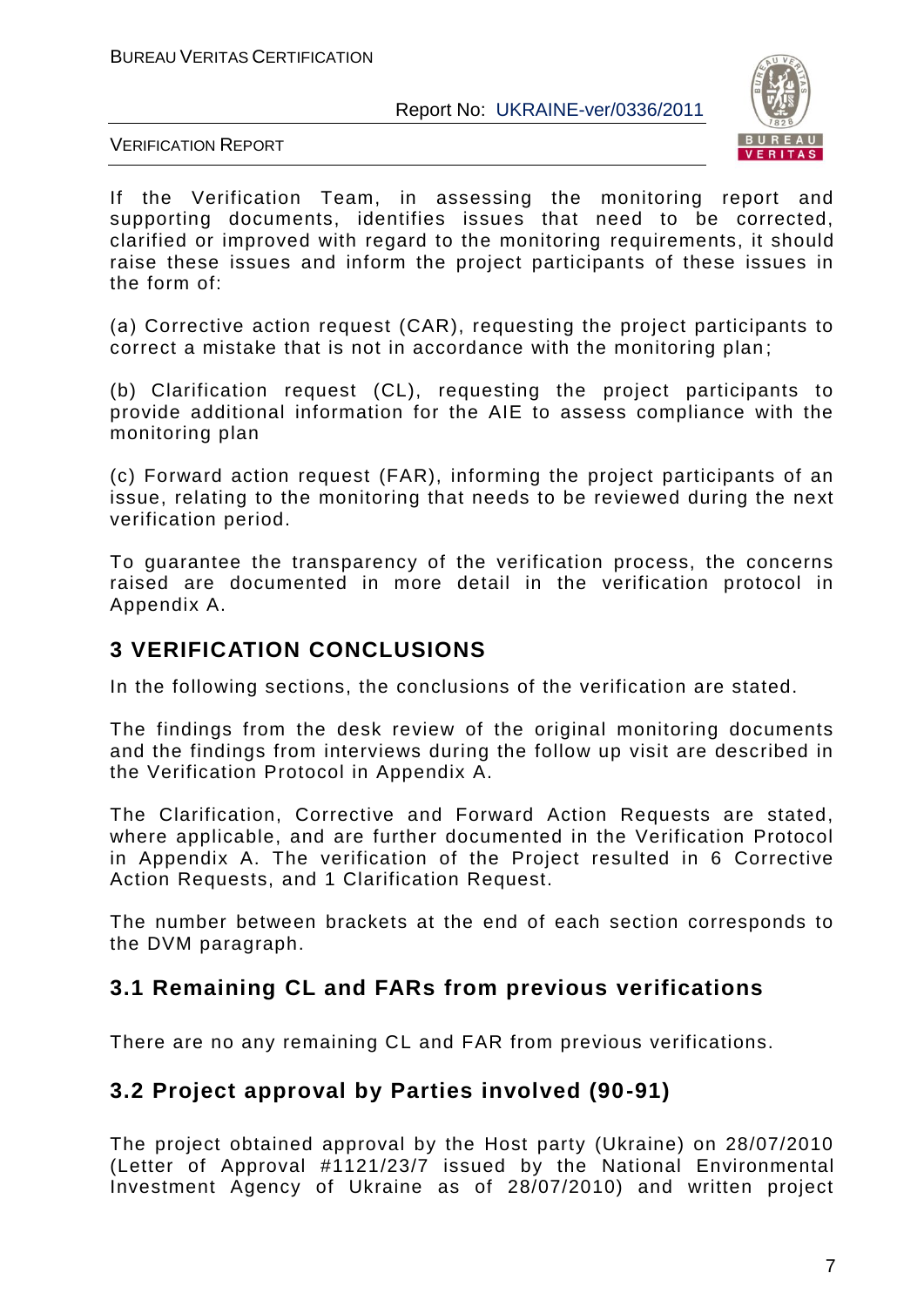

VERIFICATION REPORT

approval by the party – buyer of emission reductions units (Switzerland) (Letter of Approval # J294-0463 issued by the Federal Office for the Environment FOEN of Switzerland dated 23/07/2010).

The abovementioned written approvals are unconditional.

## **3.3 Project implementation (92-93)**

PJSC "Kyivgas" is the company providing natural gas transportation and supply to industrial and domestic consumers as well as to population in the city of Kyiv.

The structure of current gas transport rates regulated by the government does not include depreciation and investment needs of gas distribution enterprises, which does not ensure receipt of funds for performance of necessary repair works and modernization of gas networks, purchase of appropriate engineering equipment and components, and also results in increase of natural gas leakage at the PJSC "Kyivgas" facilities.

Application of JI project mechanisms provided by the Kyoto Protocol was planned before the beginning of implementation of this project.

Project activities include reduction of methane leakage which is the result of faulty sealing of ground and underground fittings implemented at the switch mechanisms (bolts, cocks, valves), flange and threaded joints of PJSC "Kyivgas" gas pipelines in the amount of 60 613pieces. Types and quantity of fittings are given in PDD version 03 and the Table 2 of this report:

| No. | Type of devices (type of joint)                                                    | <b>Quantity of</b><br>devices,<br>pcs. |  |
|-----|------------------------------------------------------------------------------------|----------------------------------------|--|
|     | Shut-down devices in gas wells-block valves (flanged joint)                        | 6 4 4 7                                |  |
| 2   | Ground shut-down devices – block valves (flanged joint)                            | 10 451                                 |  |
| 3   | Electrical insulating flanges (flanged joint)                                      | 22 120                                 |  |
| 4   | Underground shut-down devices of well-less plant - block valves<br>(flanged joint) | 3 7 3 9                                |  |
| 5   | Ground shut-down devices - cocks (threaded joint)                                  | 17 856                                 |  |
|     | <b>Total</b>                                                                       |                                        |  |

#### **Table 2 Number of pieces of fittings involved in the Project by types**

Within the scope of the project for repair of equipment, for the purpose of methane leakage elimination, modern compacting materials are used,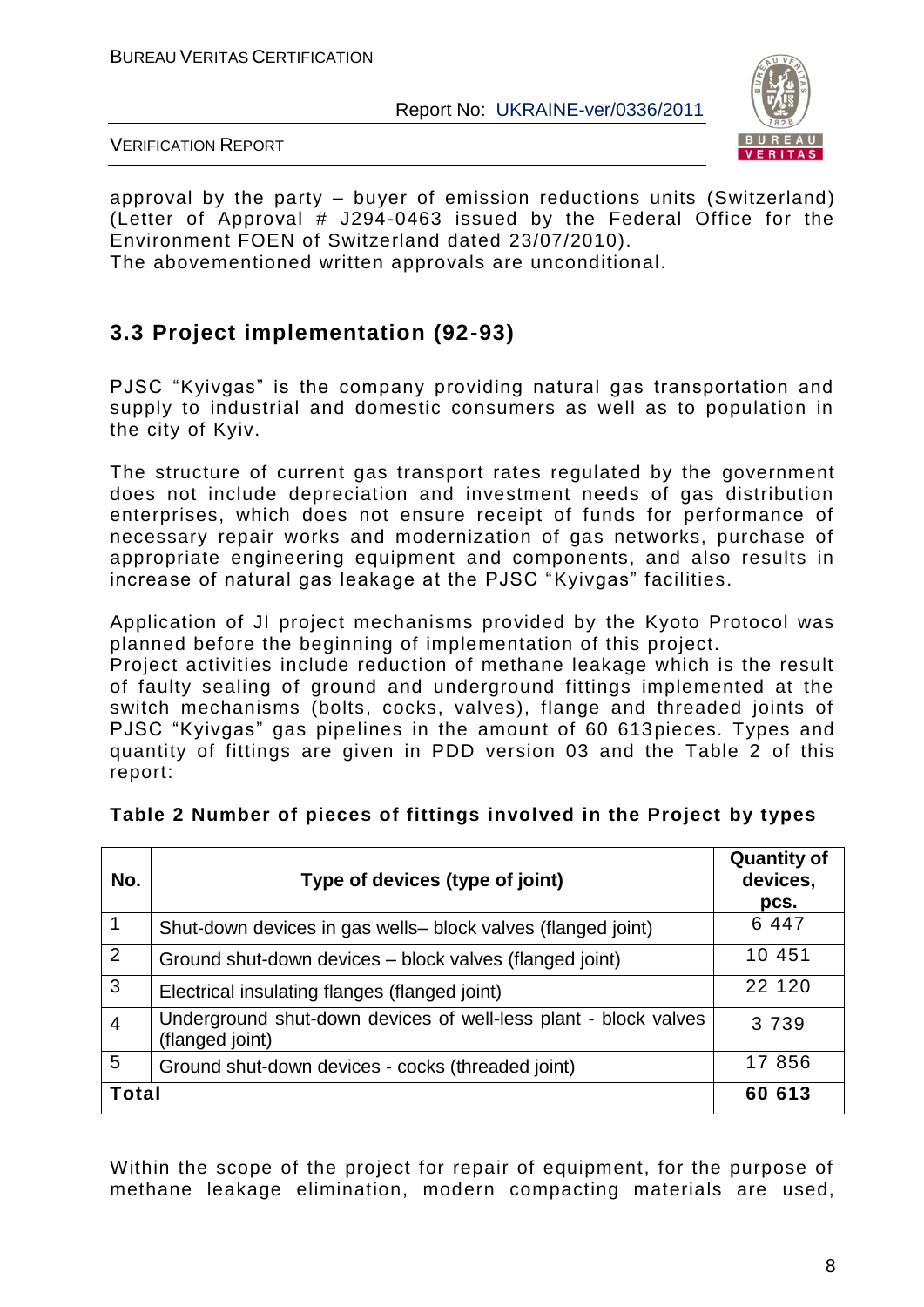



replacing service and repair practice based on rubberized asbestos fabric and rubber gaskets, and compacting padding made of cotton fibre with fat soakage and asbestos graphite filler. This practice does not give longterm effect, which leads to additional methane leakage. In addition to reduction of methane leakage, the project activity will lead to reduction of technical leaks of natural gas (and thus, to reduction of financial costs), and will contribute to improvement of environmental situation, to redu ction of the risk of accidents, especially for in-house gas pressure regulators and overground gas pipelines.

The project activity includes:

- Implementation of purposeful examination and technical maintenance (PETM) of all switch mechanisms (bolts, cocks, valves), flange and threaded joints – modern and the most economically effective practice, which allows not only detection of leaking areas, but also determination of leakage volume (i.e., potential volume of gas leakage reduction). This key information is required for substantiation of efficiency of repair works and priority choice of its objects, which is important under short financing for elimination of all leakages. This activity will include purchase and calibration of modern measuring equipment, appropriate training of employees, development of monitoring map for each switch mechanism, flange and threaded joint of gas distribution network, with the list of all equipment components to be regularly examined, creation of leakage data collection and storage system, and implementation of internal audit and quality system for elimination and accounting of methane leakage.
- Detection and measurement of leakage: Monitoring system of leakage at all switch mechanisms (bolts, cocks, valves), flange and threaded joints, including eliminated leakage (repaired components of equipment). Monitoring will be done on a regular basis (once per four days or once per week – depending on the type of equipment) by specially trained staff. Each component will be checked according to the monitoring map, and detected leakage will be duly marked with individual number; gas leakage volumes will be measured and registered in the database.
- Elimination of all detected leakages: repairs of leaking equipment under this project will vary from replacement of gaskets and wedge valves, use of new compactors or sealing materials, to capital repairs and replacement of the equipment. Repaired equipment components will be regularly checked as a part of a standard monitoring program (see above) to make sure they have not become the source of leakage again.

During 2005 – 2009 each of 60 613 switch mechanisms (bolts, cocks, valves), flange and threaded joints of gas pipelines of PJSC "Kyivgas" were modernized or repaired.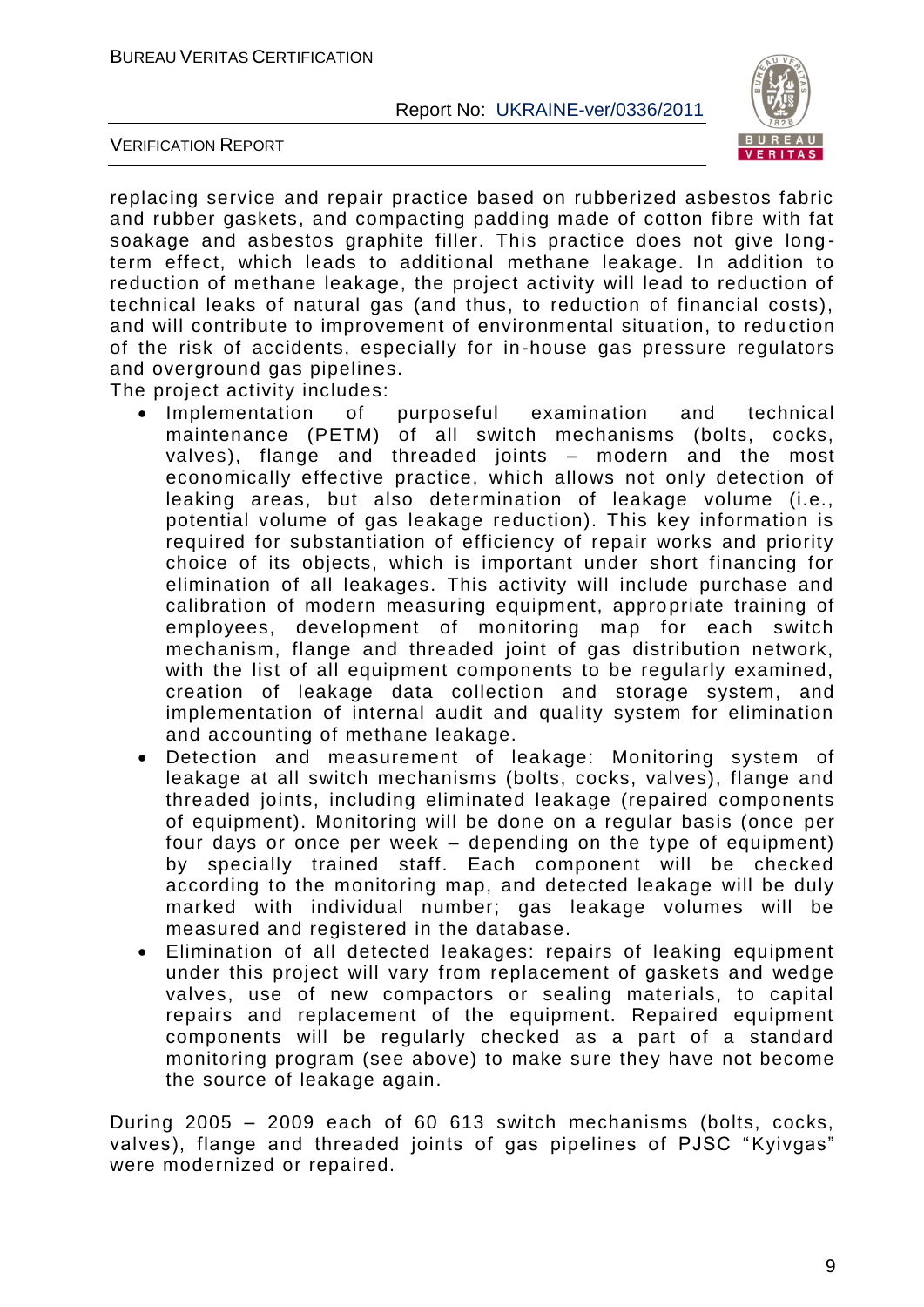

VERIFICATION REPORT

The tasks of current monitoring period (May 1, 2011 – July 31, 2011) is further accomplishment of purposeful examination and technical maintenance (PETM) of all switch mechanisms (bolts, cocks, valves), flange and threaded joints. Repaired in 2005-2009 equipment components are regularly checked during current monitoring period as a part of a standard monitoring program to make sure they have not become the source of leakage again.

Regular maintenance of equipment components according to the Monitoring Plan, provided in PDD version 03, is conducted once a year, technical maintenance - once per six month.

The resulting measurement volumes of methane leakage from repaired PJSC "Kiyivgas" pipelines equipment do not exceed the volumes of leakage, which were measured after the first repair of the equipment.

The project was in operation throughout the monitoring period - from 01/05/2011 to 31/07/2011.

### **3.4 Compliance of the monitoring plan with the monitoring methodology (94-98)**

The monitoring occurred in accordance with the monitoring plan included in the PDD regarding which the determination has been deemed final and is so listed on the UNFCCC JI website.

To calculate the emission reductions such key factors as the rate of leakage for each leakage found, gas temperature ands pressure, volume of capacity, the concentration of methane in the sample, the time for which the concentration of methane in the volume capacity reaches a certain level, experience in implementing measures envisaged by the project, the current practice that exists in Ukraine in this area, financial costs and the availability of expertise, legislation affecting the emissions in the baseline, level of activity on the project and the project emissions and risks associated with the project were taken into consideration.

Data sources used for calculating emission reductions, such as a calibrated measuring equipment (gas analyzer), are clearly identified, reliable and transparent.

Emission factors, including default emission factors, are selected by carefully balancing accuracy and reasonableness, and appropriately justified of the choice.

The calculation of emission reductions is based on conservative assumptions and the most plausible scenarios in a transparent manner. Monitoring periods for each project component is clearly identified in the monitoring report and do not overlap with those for which verification has been made in the past and is considered final.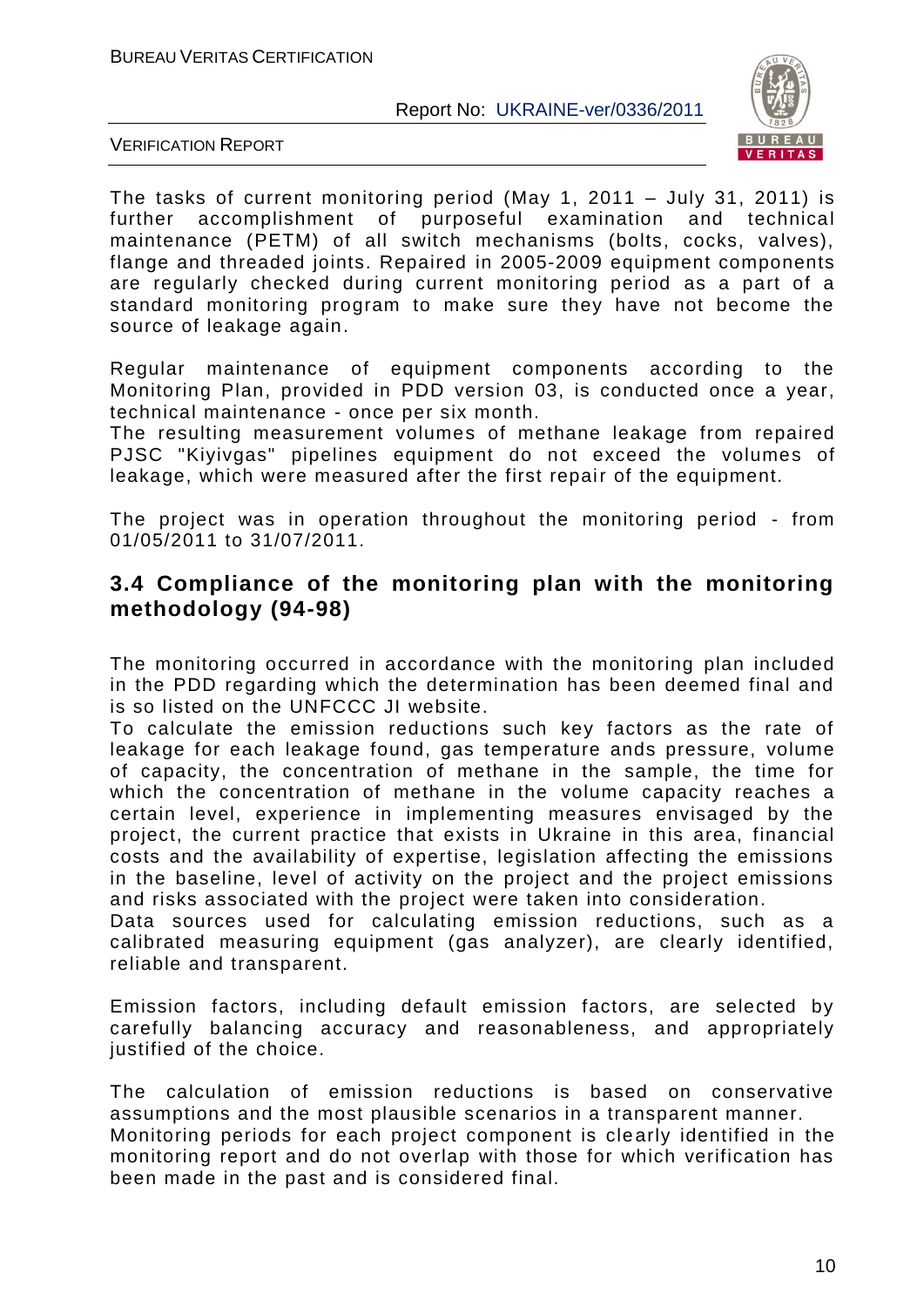

VERIFICATION REPORT

Identified problem areas of compliance of monitoring plan with monitoring methodology, project participants answers and conclusions of Bureau Veritas Certification are described in Annex A to this report (see CAR 01, CAR 02).

## **3.5 Revision of monitoring plan (99-100)**

Not applicable.

## **3.6 Data management (101)**

Data and their sources, which are contained in the monitoring report, are clearly defined, reliable and transparent.

Implementation of data collection procedures is carried out in accordance with the PDD monitoring plan, including quality control and quality assurance procedures.

Monitoring equipment function, including its calibration status, is in line with the requirements.

According to current legislation "On metrology and metrological activity", all measuring equipment in Ukraine must meet the specified requirements of relevant standards and is subject to a periodic verification. Calibration of measuring devices is conducted in accordance with national standards.

Actual data and records used for monitoring are duly verified.

Data collection and data management system of the project is in line with the PDD, the monitoring plan and consists of three parts:

1) Measurements of methane leakage value before the rehabilitation (hermetization) of the facility;

2) Measurements of methane leakage value after the rehabilitation (hermetization) of the facility;

3) Archiving and processing of obtained results.

To measure leakage volume of natural gas it was decided to use the method based on the Calibrated Bag Technology described in the approved baseline methodology AM0023 "Leak reduction from natural gas pipeline compressor or gate stations". One of the problems incurred by using this method is difficult accounting of the volume of the fittings where measurements are done, and the initial air volume when determining gas volume received in the bag.

To solve these problems a special installation was made on the basis of plastic container of known volume (0.87  $m^3$ ), package, plastic hose and pressure gauge.

In order to ensure successful implementation of the project and the credibility and verifiability of the emissions reductions achieved, the project must have a well-organized management system.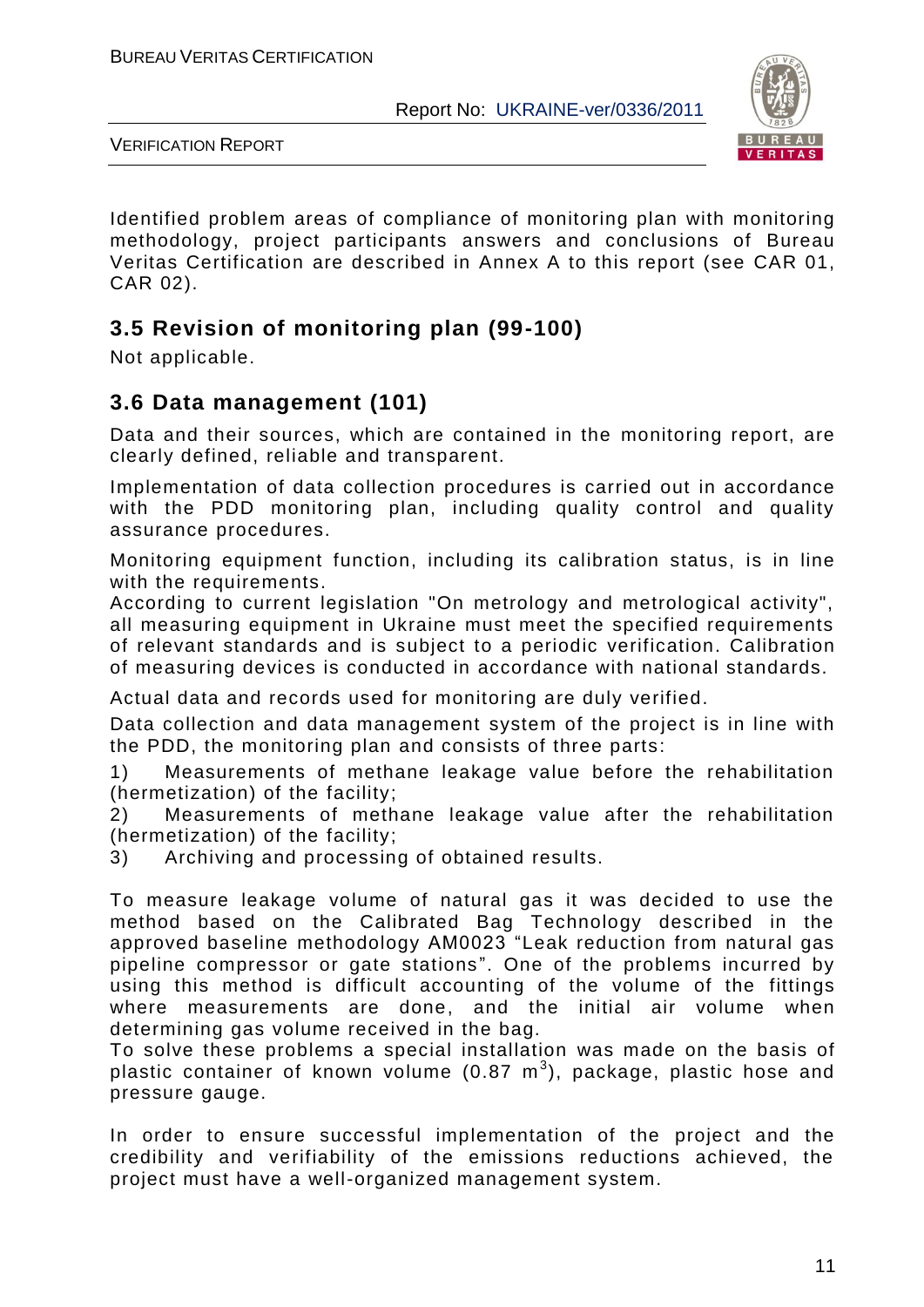

VERIFICATION REPORT

According to distribution of duties between the parties of the project the organization of monitoring measurements of methane leakage on flanged, threaded joints and shut-down devices of the PJSC "Kyivgas" equipment is undertaken by VEMA S.A. For this purpose VEMA S.A. concludes corresponding contracts with other companies on carrying out of such monitoring measurements. Thus, direct monitoring measurements are made by the personnel of these companies, but at presence and under control of PJSC "Kyivgas" and VEMA S.A. representatives. When carrying out monitoring measurements the parties of the project co -ordinate the activity through a working team specially created at PJSC "Kyivgas". Data of monitoring measurements of leakage are fixed and in the electronic form transferred to participants of the project for their further processing, carrying out of calculations and storage.

Coordination of work of all departments and services of PJSC "Kyivgas" relating to the project implementation is done by specially created Working team. Renewed structure of the Working team is approved by the order № 179 dated 04.05.2011 of the Chairman of the Board of PJSC "Kyivgas" Gorovyi S.O. The structure of the Working team is shown in the Figure 1.



#### **Figure 1 Structure of the Working team**

Head of the Working team Bernatskiy B.E. is responsible for general management of the project and coordination of all actions of the parties, determines plan of measures under the Project and scope of resources required. Yuryev D.O. coordinates collection of all inform ation provided for by the monitoring plan, and makes all necessary calculations. Archiving of all received information in the result of measurements and calculations is done under guidance of Dovbysh V.Yu. Technical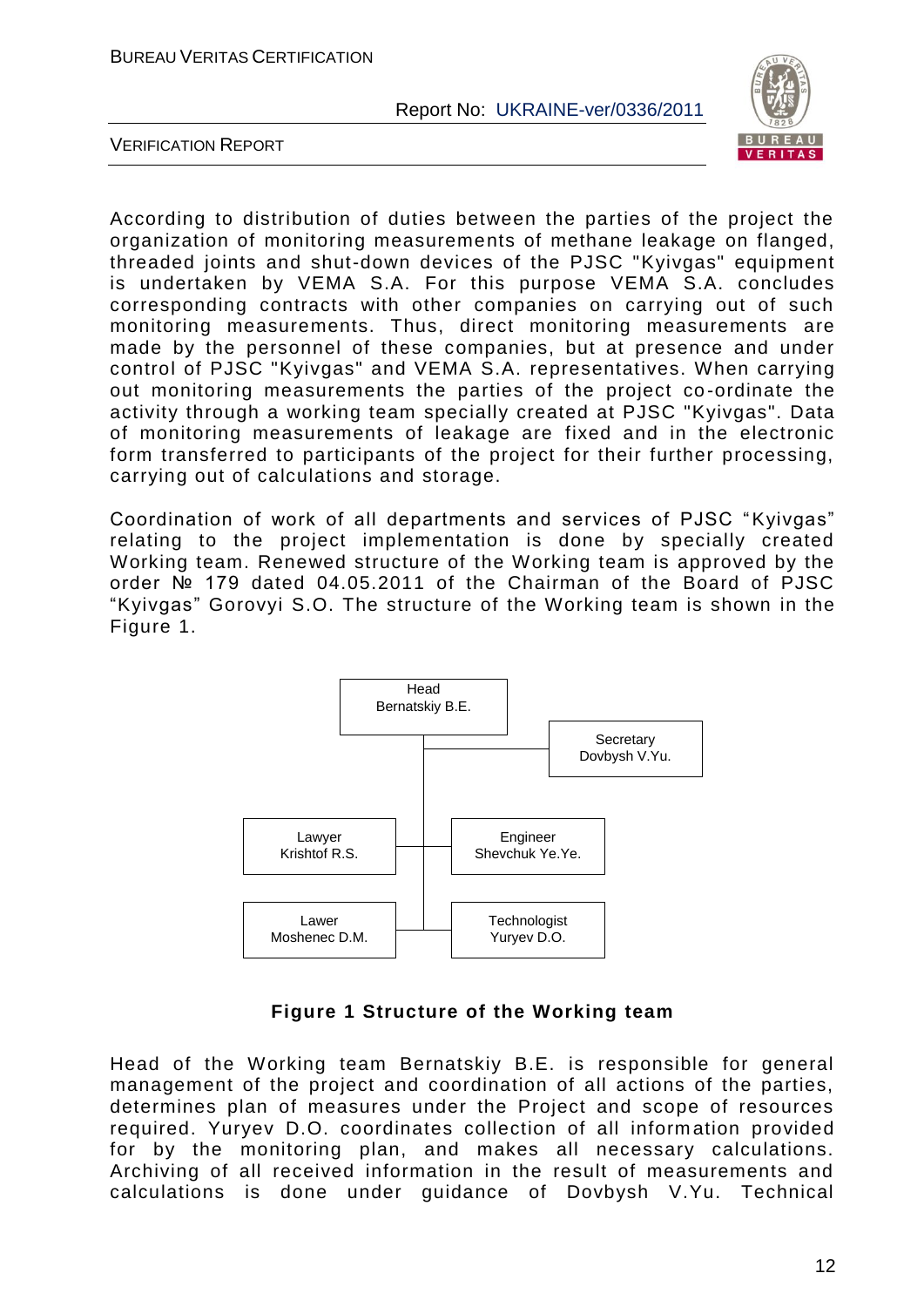

VERIFICATION REPORT

maintenance of the Project is carried out by Shevchuk Ye.Ye. Legal support of the Project is carried out by Krishtof P.S. and Moshenec D.M. The specially created working group of PJSC "Kiyivgas" provides the control over all parameters measurements, provided in the monitoring plan.

Regular maintenance (once a year) and technical maintenance (once a half year) of flanged, threaded joints and shut-down devices, according to distribution of duties between the project parties, are carried out by PJSC "Kyivgas".

All the necessary information on monitoring of GHG emissions is stored in paper and/or electronic form and will be stored until the end of the crediting period and two years after the last transaction with emission reduction units.

The monitoring Report version 02 provides sufficient information about the intended role, responsibilities and authorities for implementing and maintaining monitoring procedures, including data management. Verification group confirms the effectiveness of existing management system and operating system and considers them suitable for reliable monitoring of the project.

Identified problem areas of data management, project participants answers and conclusions of the Bureau Veritas Certification are described in Annex A to this report (see CAR 03, CAR 04, CAR 05, CAR 06, CAR 07, CL 01).

## **3.7 Verification regarding programs of activities (102-110)**

Not applicable.

## **4 VERIFICATION OPINION**

Bureau Veritas Certification has performed the 5th periodic verification of the project "Reduction of Methane Emissions at Flanged, Threaded Joints and Shut-down Devices of OJSC "Kyivgas" Equipment" located in Kyiv, Ukraine for the period of May 1, 2011-July 31, 2011, which applies the JI Specific Approach. The verification was performed on the basis of UNFCCC criteria and host country criteria and also on the criteria given to provide for consistent project operations, monitoring and reporting.

The verification consisted of the following three phases: i) desk review of the project design and the baseline and monitoring plan; ii) follow-up interviews with project stakeholders; iii) resolution of outstanding issues and the issuance of the final verification report and opinion.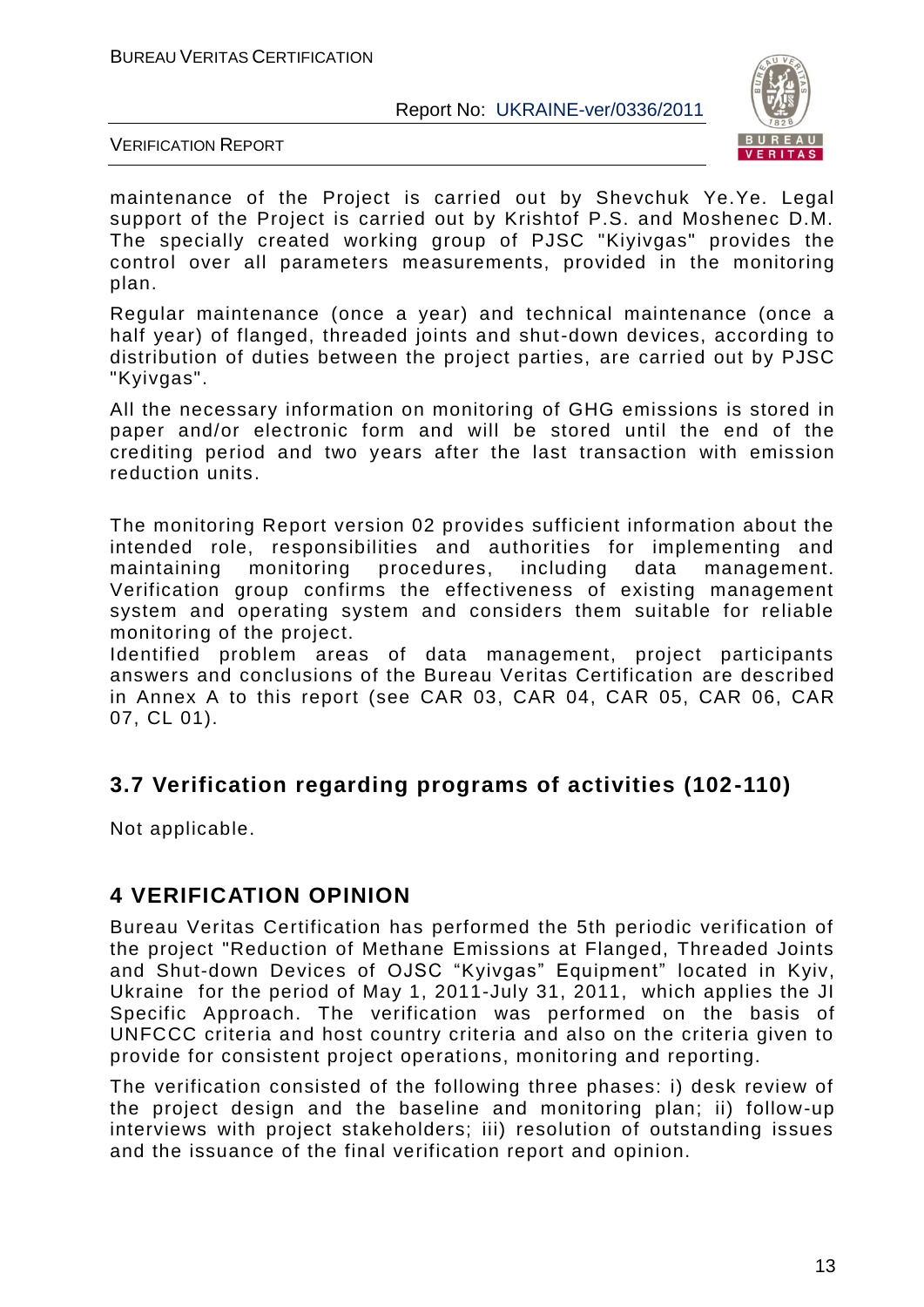

VERIFICATION REPORT

The management of Vema S.A. is responsible for the preparation of the GHG emissions data and the reported GHG emissions reductions of the project on the basis set out within the project Monitoring and Verification Plan indicated in the final PDD version 03. The development and maintenance of records and reporting procedures in accordance with that plan, including the calculation and determination of GHG emission reductions from the project, is the responsibility of the management of the project.

Bureau Veritas Certification verified the Project Monitoring Report version 02 for the reporting period 01/05/2011-31/07/2011 as indicated below. Bureau Veritas Certification confirms that the project is implemented as per determined changes. Installed equipment being essential for generating emission reduction runs reliably and is calibrated appropriately. The monitoring system is in place and the project is generating GHG emission reductions.

Bureau Veritas Certification can confirm that the GHG emission reduction is calculated without material misstatements. Our opinion relates to the project's GHG emissions and resulting GHG emissions reductions reported and related to the approved project baseline and monitoring, and its associated documents. Based on the information we have seen and evaluated, we confirm the following statement:

Reporting period: from 01/05/2011 to 31/07/2011

| Baseline emissions         | : 300982 | $t CO2$ equivalents;           |
|----------------------------|----------|--------------------------------|
| Project emissions          | : 17816  | t CO <sub>2</sub> equivalents; |
| <b>Emission Reductions</b> | :283 166 | t CO <sub>2</sub> equivalents. |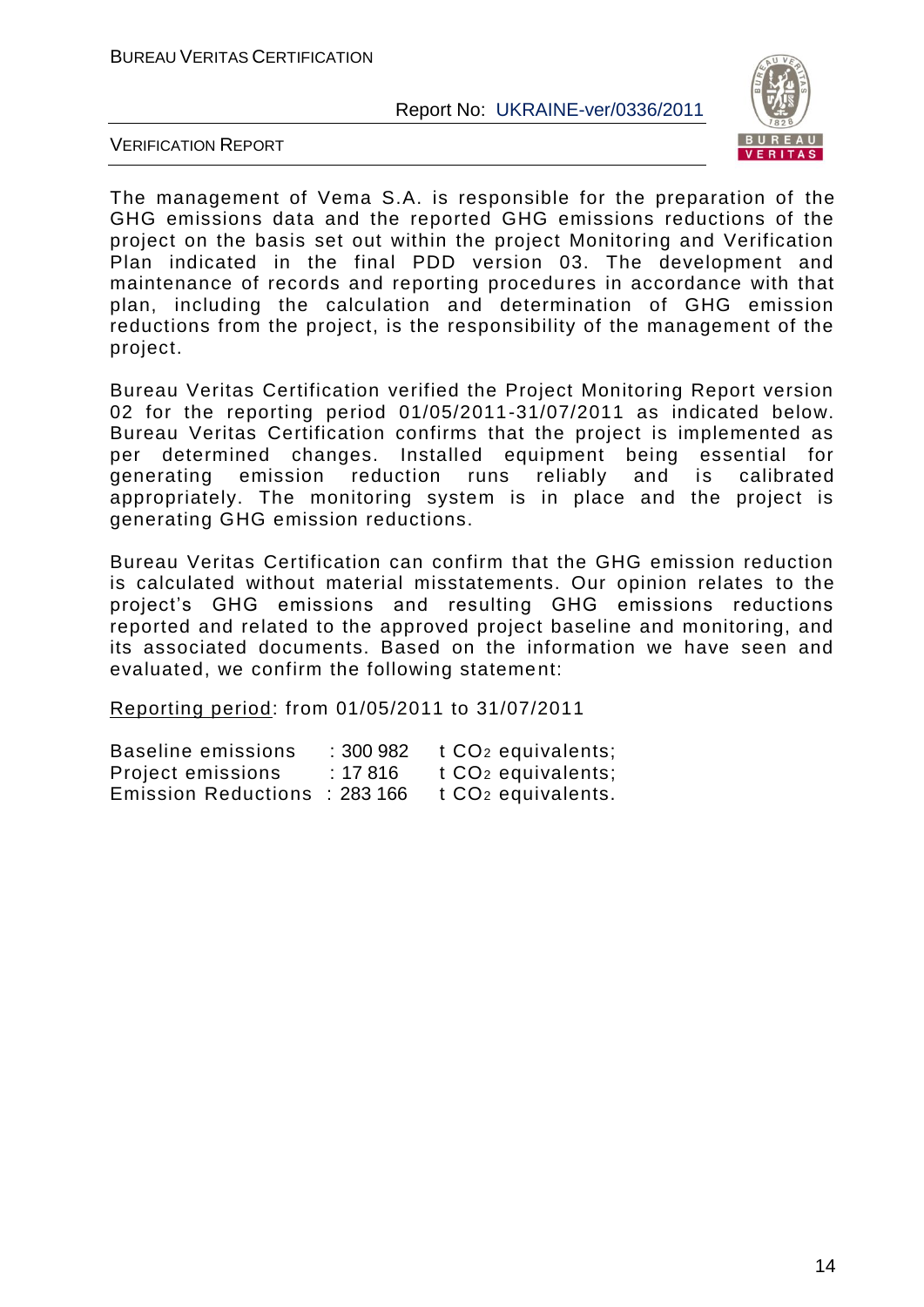

VERIFICATION REPORT

## **5 REFERENCES**

#### **Category 1 Documents:**

Documents provided by Vema S.A. that relate directly to the GHG components of the project.

- /1/ PDD, version 03, as of July 7, 2010
- Monitoring Report, dated 01/05/2011-31/07/2011, version 01, as of August,<br>
2/ 2014 01 2011
- /3/ Monitoring Report, dated 01/05/2011-31/07/2011, version 02, as of August, 05 2011
- /4/ Determination Report of Bureau Veritas Certification Holding SAS dated July, 08 2010
- /5/ Verification Report on early credits of Bureau Veritas Certification Holding SAS as of August, 03 2010
- Verification Report 2008 of Bureau Veritas Certification Holding SAS as of August, 03 2010
- /7/ Verification Report 2009 of Bureau Veritas Certification Holding SAS as of August, 03 2010
- /8/ Verification Report for the period 01/01/2010-30/09/2010 Bureau Veritas Certification Holding SAS, as of October, 13 2010
- /9/ Verification Report for the period 01/10/2010-30/04/2011 Bureau Veritas Certification Holding SAS, as of August, 03 2010
- /10/ Letter of Approval issued by the National Environmental Investment Agency of Ukraine № 1121/23/7 dated 28/07/2010
- /11/ Letter of Approval issued by the Swiss Federal Office for the Environment (FOEN) J294-0463 as of July, 23 2010

#### **Category 2 Documents:**

Background documents related to the design and/or methodologies employed in the design or other reference documents.

- /1/ An Order on Working Team creation as of July, 29 2005
- /2/ Preliminary investment agreement relating to the JI project
- /3/ Register of shut-down devices, flanged and threaded joints, where the measurements of emissions were conducted
- /4/ Program of baseline study of flanged, threaded joints and shut-down devices of OJSC "Kyivgas" equipment, elaborated by VEMA S.A.
- /5/ Acts of state calibration of meters for 2005, 2006, 2007, 2008, 2009, 2010,2011: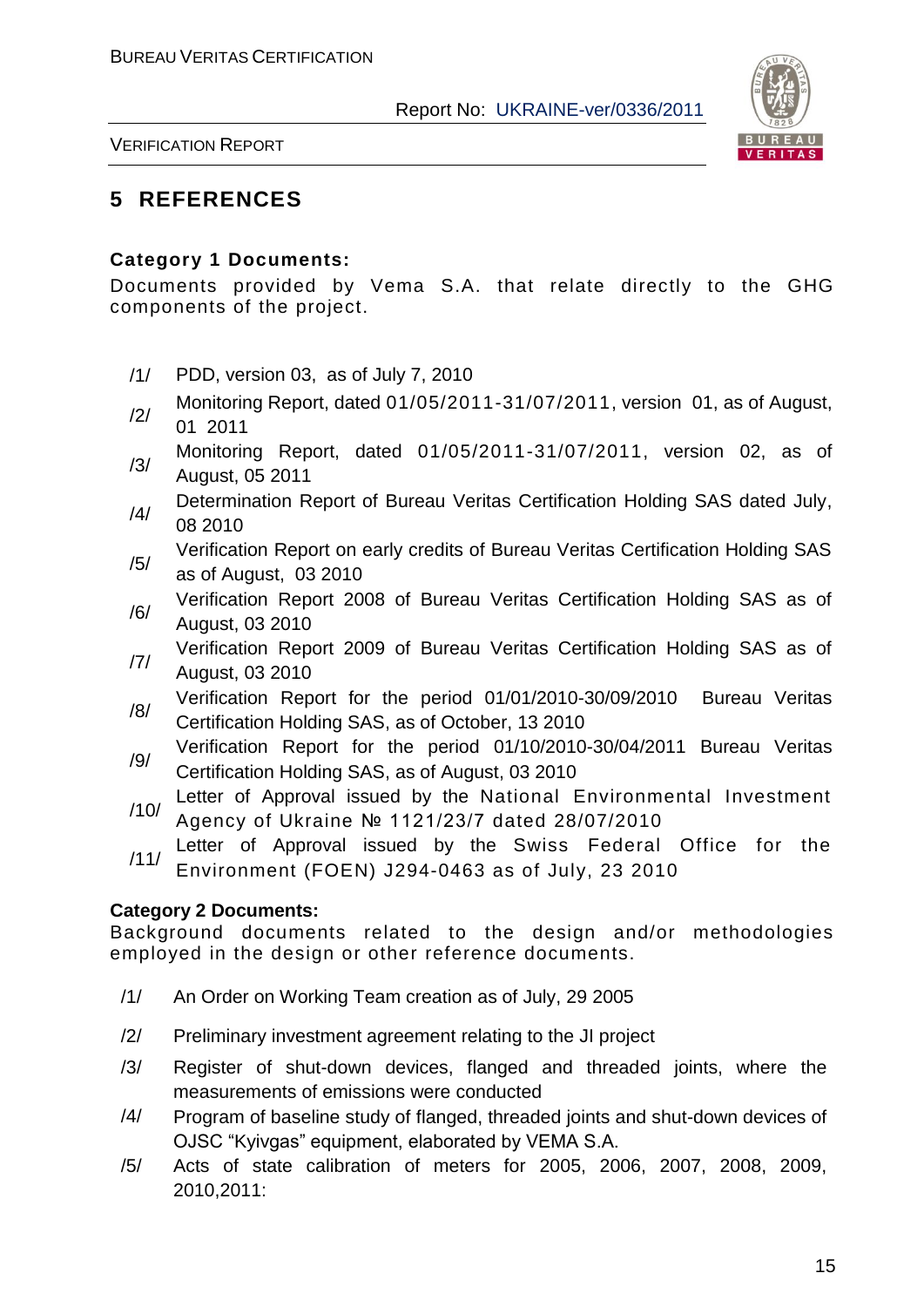

- $\triangleright$  Portable gas analyzer EX-TEX® SR5
- > Mercury temperature meter of glass type TL4
- /6/ Photos of measurements taken at the shut-down device wedge-gate valve at the address: Kyiv, Nemanska Str., 4, reg. No. 8297, code: 02-0191-03
- /7/ Photos of measurements taken at the flanged joint at the address: Kyiv, Lyubomyrska Str., 15, reg. No. 27847, code: 03-0633-25
- /8/ Photos of measurements taken at the flanged valve at the address: Kyiv, Mashynobudivelnykiv Str., 5, reg. No. 28658, code: 03-0676-05
- /9/ Photos of measurements taken at the flanged valve at the address: Kyiv, Mashynobudivelnykiv Str., 8, code: 03-0676-14
- /10/ Photo of portable gas analyzer  $EX-TEX^{\circledast}$  SR5
- /11/ Passport of portable gas analyzer  $EX-TEX^*$  SR5
- /12/ Passport of mercury temperature meter of glass type ТL4
- /13/ Passport of manometer D-59Н-100-1.0 6 kPa
- /14/ Passport of timer «SOS пр-2b-2»
- /15/ Order on providing changes to the structure of the working group for implementation of the projects aimed at green house gases anthropogenic emissions reduction dated 4<sup>th</sup> of May 2011, PJSC «Kyivgas»
- /16/ Equipment leasing agreement between "Carbon Emission Partnership" LLC and Agrofirma "Agrosnabtreydinh" LLC, dated July 1, 2011
- /17/ Certificate of delivery and acceptance of equipment in accordance with lease agreement dated 01/07/2011
- /18/ Contract № 1, № 2, № 3, № 4, № 5 on provision of services of monitoring measurements of natural gas leakages volumes at flanged, threaded joints and shut-down devices of PJSC "Kyivgas" pipelines between "Carbon Emission Partnership" LLC and individuals dated March 30, 2011
- /19/ Equipment leasing agreement between "Carbon Emission Partnership" LLC and OJSC "Odessagas", dated April 15, 2011
- /20/ Certificate of delivery and acceptance of equipment in accordance with lease agreement dated 15/04/2011
- /21/ Contract № 06/11 on provision of services between "Carbon Emission Partnership" LLC and VEMA S.A. dated 05/04/2011
- /22/ Records of field measurements of natural gas leakages volumes at flanged, threaded joints and shut-down devices of PJSC "Kyivgas" pipelines, which were carried out on 18-22 July 2011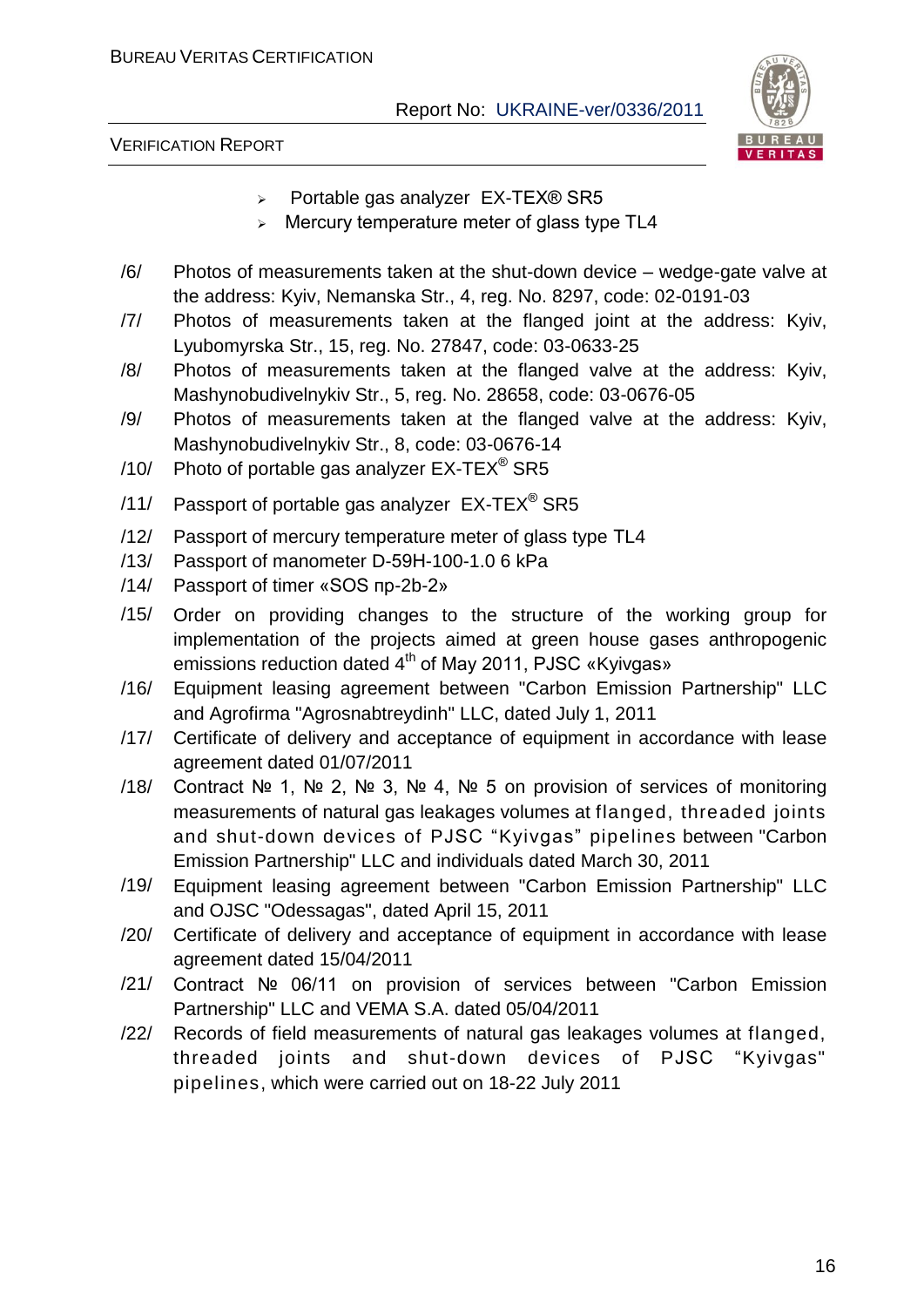

#### VERIFICATION REPORT

#### **Persons interviewed:**

List persons interviewed during the verification or persons that contributed with other information that are not included in the documents listed above.

|                | <b>Name</b>      | Organization   | <b>Position</b>                   |
|----------------|------------------|----------------|-----------------------------------|
| /1/            | Bernatskyy B.Ye. | PJSC «Kyivgas» | chief engineer                    |
| $\frac{12}{1}$ | Shevchuk Ye.Ye.  | PJSC «Kyivgas» | head engineer of the working team |
| /3/            | Dovbysh V.Yu.    | PJSC «Kyivgas» | secretary of the working team     |
| /4/            | Yuryev D.O.      | PJSC «Kyivgas» | technologist of the working team  |
| /5/            | Gladkyi O.M.     | PJSC «Kyivgas» | head of the working team          |
| /6/            | Yavtushenko P.V. | PJSC «Kyivgas» | deputy head of the working team   |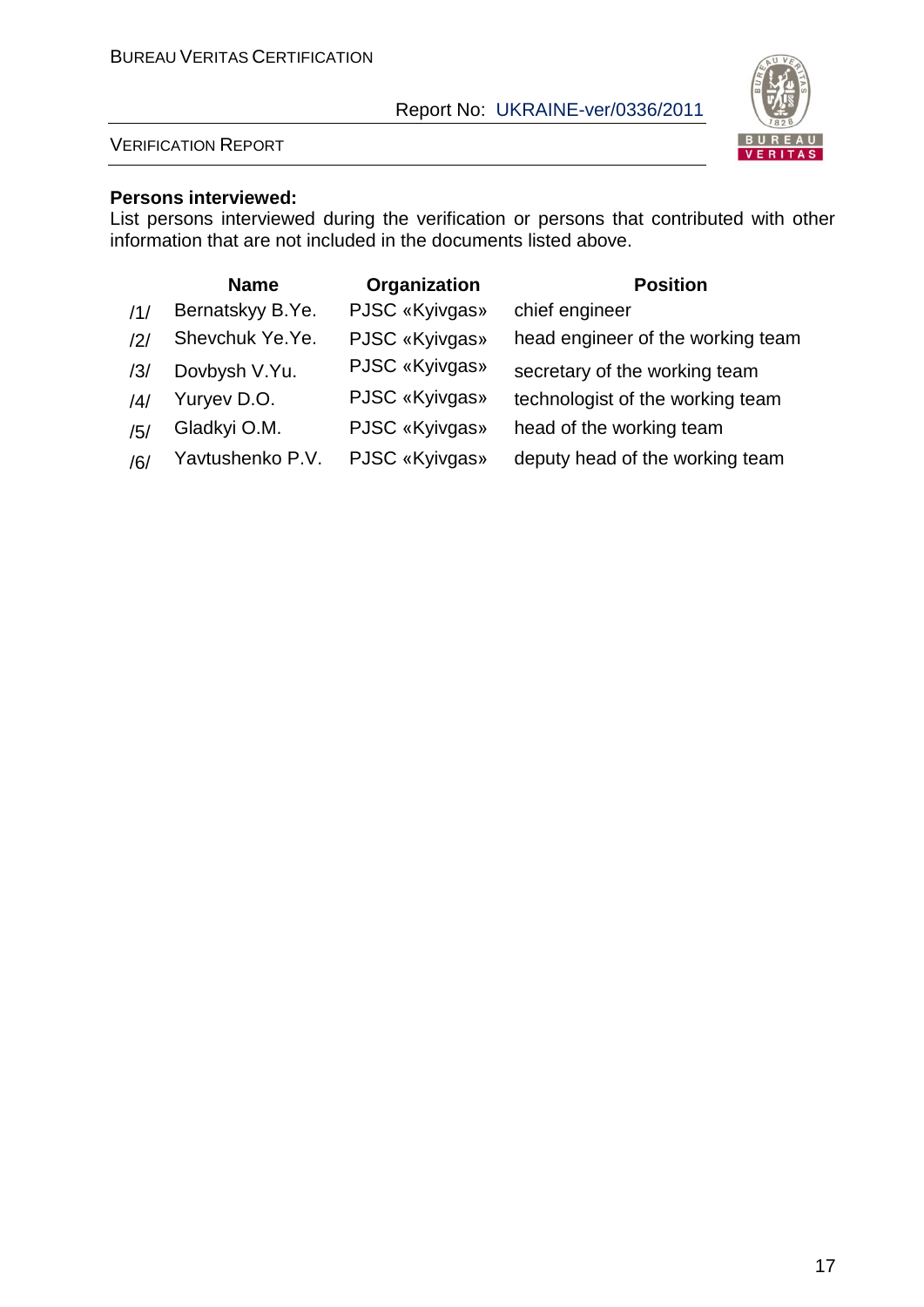

#### VERIFICATION REPORT

#### APPENDIX A: VERIFICATION PROTOCOL

#### **BUREAU VERITAS CERTIFICATION HOLDING SAS**

#### **JI PROJECT VERIFICATION PROTOCOL**

#### **Check list for verification, according to the JOINT IMPLEMENTATION DETERMINATION AND VERIFICATION MANUAL (Version 01)**

| <b>DVM</b><br>Paragraph             | <b>Check Item</b>                                                                                                                                                                                                                                                                                           | <b>Initial finding</b>                                                                                                                                                                                                              | <b>Action requested to</b><br>project<br>participants | <b>Review of project</b><br><b>Participants' action</b> | <b>Conclusion</b> |
|-------------------------------------|-------------------------------------------------------------------------------------------------------------------------------------------------------------------------------------------------------------------------------------------------------------------------------------------------------------|-------------------------------------------------------------------------------------------------------------------------------------------------------------------------------------------------------------------------------------|-------------------------------------------------------|---------------------------------------------------------|-------------------|
|                                     | <b>Project approvals by Parties involved</b>                                                                                                                                                                                                                                                                |                                                                                                                                                                                                                                     |                                                       |                                                         |                   |
| 90                                  | Has the NFPs of at least one Party  <br>involved, other than the host Party,<br>issued a written project approval when The Letters of Approval<br>submitting the first verification report to<br>the secretariat for publication in<br>accordance with paragraph 38 of the JI<br>guidelines, at the latest? | been<br>The<br>project<br>has<br>approved by both parties.<br>were presented to the<br>verification team. Letters of<br>Approval by both Parties<br>were submitted to<br>the<br>final<br>secretariat on the<br>determination stage. | N/a                                                   | N/a                                                     | <b>OK</b>         |
| 91                                  | Are all the written project approvals by<br>Parties involved unconditional?                                                                                                                                                                                                                                 | Yes, all the written project<br>approvals by Parties involved<br>are unconditional.                                                                                                                                                 | N/a                                                   | N/a                                                     | <b>OK</b>         |
| <b>Project implementation</b><br>92 |                                                                                                                                                                                                                                                                                                             |                                                                                                                                                                                                                                     | N/a                                                   | N/a                                                     | OK.               |
|                                     | Has the project been implemented in $\sqrt{ }$ Yes, the project has been<br>accordance with the PDD regarding  <br>determination<br>has been<br>which<br>the                                                                                                                                                | implemented in accordance<br>with the PDD, which is                                                                                                                                                                                 |                                                       |                                                         |                   |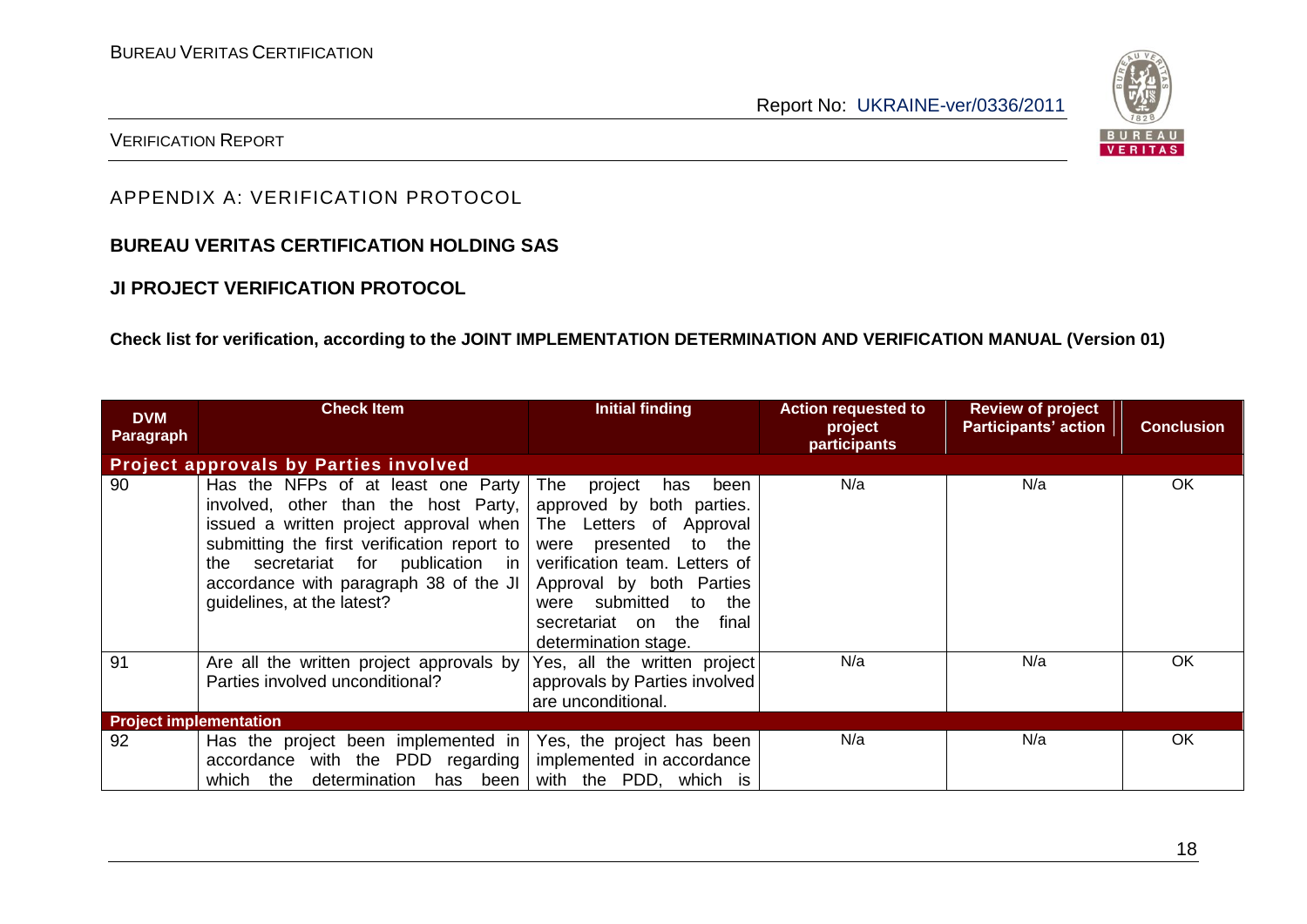

| <b>DVM</b><br>Paragraph | <b>Check Item</b>                                                 | <b>Initial finding</b>                                                                                                                                                                                                                                                                                                                                                                                                                                                                                                                                                                                                                                                  | <b>Action requested to</b><br>project<br>participants | <b>Review of project</b><br><b>Participants' action</b> | <b>Conclusion</b> |
|-------------------------|-------------------------------------------------------------------|-------------------------------------------------------------------------------------------------------------------------------------------------------------------------------------------------------------------------------------------------------------------------------------------------------------------------------------------------------------------------------------------------------------------------------------------------------------------------------------------------------------------------------------------------------------------------------------------------------------------------------------------------------------------------|-------------------------------------------------------|---------------------------------------------------------|-------------------|
|                         | deemed final and is so listed on the<br><b>UNFCCC JI website?</b> | listed on the UNFCCC JI<br>website.                                                                                                                                                                                                                                                                                                                                                                                                                                                                                                                                                                                                                                     |                                                       |                                                         |                   |
|                         |                                                                   | Project activities include<br>reduction of<br>methane<br>leakage which is the result<br>of faulty sealing of ground<br>and underground fittings<br>implemented at the switch<br>mechanisms (bolts, cocks,<br>valves),<br>flange<br>and<br>threaded joints of<br>gas<br>pipelines of PJSC "Kyivgas"<br>in the amount of 60 613<br>pieces. Types and quantity<br>of fittings are given in the<br>PDD version 03.<br>During 2005 - 2009 each of<br>60 613 switch mechanisms<br>(bolts, cocks,<br>valves),<br>flange and threaded joints<br>of gas pipelines of PJSC<br>"Kyivgas" were modernized<br>or repaired.<br>The tasks of 2010-2011 is<br>further accomplishment of |                                                       |                                                         |                   |
|                         |                                                                   | purposeful examination and<br>technical<br>maintenance                                                                                                                                                                                                                                                                                                                                                                                                                                                                                                                                                                                                                  |                                                       |                                                         |                   |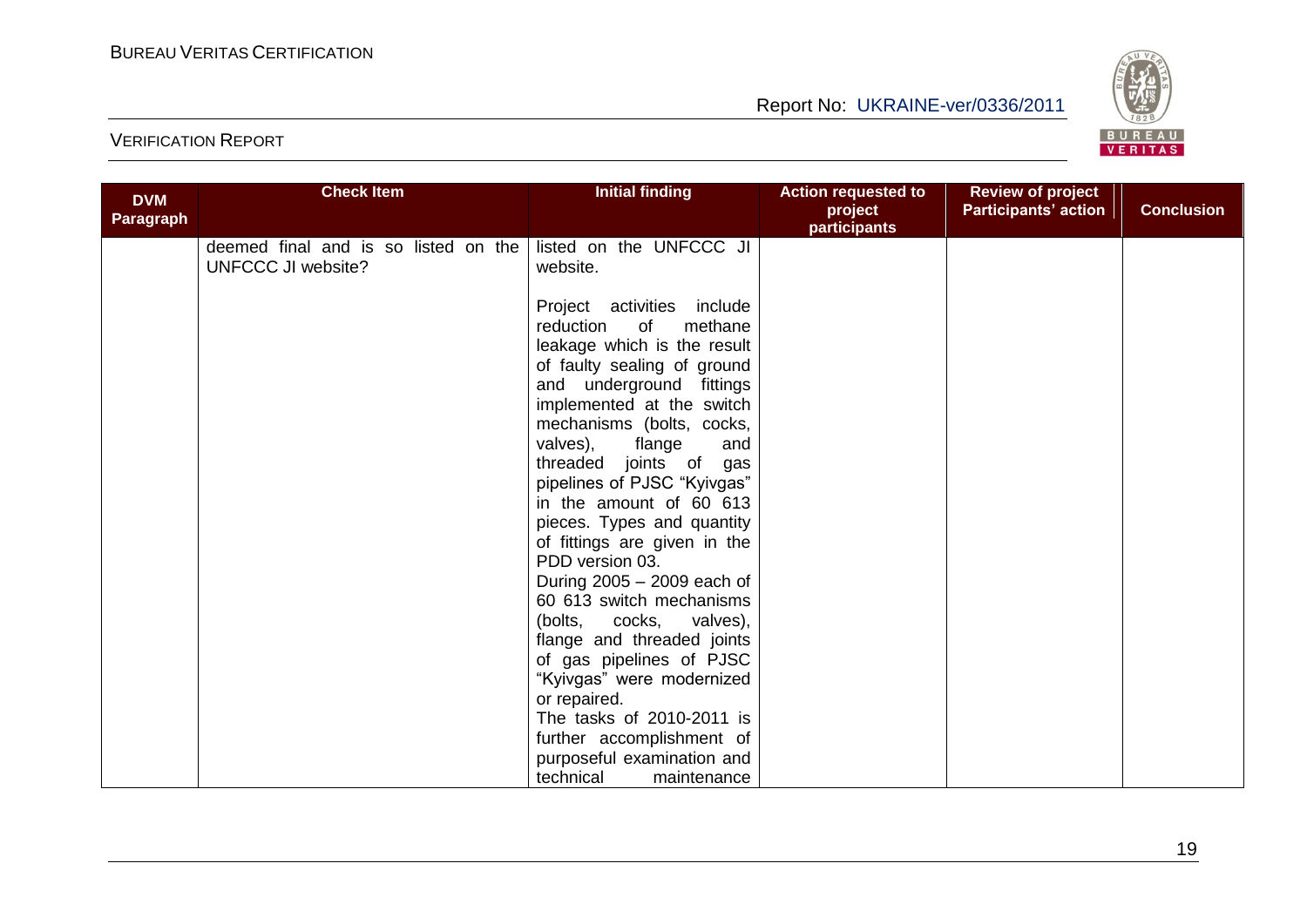

| <b>DVM</b><br><b>Paragraph</b> | <b>Check Item</b> | <b>Initial finding</b>                               | <b>Action requested to</b><br>project<br>participants | <b>Review of project</b><br><b>Participants' action</b> | <b>Conclusion</b> |
|--------------------------------|-------------------|------------------------------------------------------|-------------------------------------------------------|---------------------------------------------------------|-------------------|
|                                |                   | (PETM) of all<br>switch<br>mechanisms (bolts, cocks, |                                                       |                                                         |                   |
|                                |                   | valves),<br>flange<br>and                            |                                                       |                                                         |                   |
|                                |                   | threaded joints. Repaired in                         |                                                       |                                                         |                   |
|                                |                   | 2005-2009<br>equipment                               |                                                       |                                                         |                   |
|                                |                   | components are regularly                             |                                                       |                                                         |                   |
|                                |                   | checked during<br>current                            |                                                       |                                                         |                   |
|                                |                   | monitoring period as a part                          |                                                       |                                                         |                   |
|                                |                   | of a standard monitoring                             |                                                       |                                                         |                   |
|                                |                   | program to make sure they                            |                                                       |                                                         |                   |
|                                |                   | have not become the                                  |                                                       |                                                         |                   |
|                                |                   | source of leakage again.                             |                                                       |                                                         |                   |
|                                |                   | According to Monitoring                              |                                                       |                                                         |                   |
|                                |                   | Plan in PDD version 3 the                            |                                                       |                                                         |                   |
|                                |                   | regular maintenance of the                           |                                                       |                                                         |                   |
|                                |                   | components is done once                              |                                                       |                                                         |                   |
|                                |                   | year, technical<br>per                               |                                                       |                                                         |                   |
|                                |                   | maintenance - once per                               |                                                       |                                                         |                   |
|                                |                   | half year.<br>The resulting measurement              |                                                       |                                                         |                   |
|                                |                   | volumes<br>of<br>methane                             |                                                       |                                                         |                   |
|                                |                   | leakage<br>from<br>repaired                          |                                                       |                                                         |                   |
|                                |                   | PJSC "Kiyivgas" pipelines                            |                                                       |                                                         |                   |
|                                |                   | equipment do not exceed                              |                                                       |                                                         |                   |
|                                |                   | the volumes of leakage,                              |                                                       |                                                         |                   |
|                                |                   | which were measured after                            |                                                       |                                                         |                   |
|                                |                   | the first repair of the                              |                                                       |                                                         |                   |
|                                |                   | equipment.                                           |                                                       |                                                         |                   |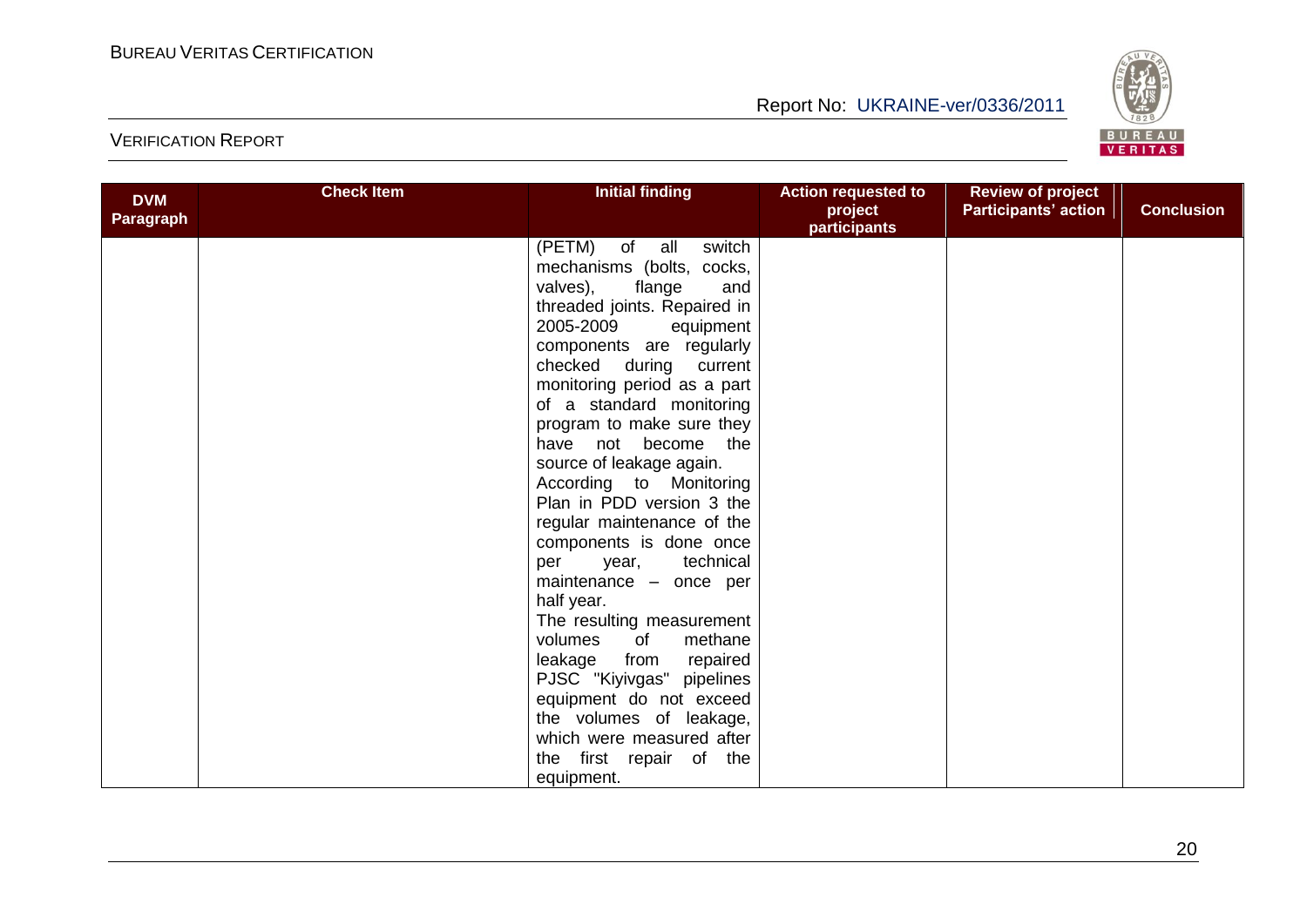

| <b>DVM</b><br>Paragraph | <b>Check Item</b>                                                                                                                                                                                                                                                                                                         | <b>Initial finding</b>                                                                                                                                                                                    | <b>Action requested to</b><br>project<br>participants                                                                                                                                                                                                    | <b>Review of project</b><br><b>Participants' action</b>                                       | <b>Conclusion</b> |
|-------------------------|---------------------------------------------------------------------------------------------------------------------------------------------------------------------------------------------------------------------------------------------------------------------------------------------------------------------------|-----------------------------------------------------------------------------------------------------------------------------------------------------------------------------------------------------------|----------------------------------------------------------------------------------------------------------------------------------------------------------------------------------------------------------------------------------------------------------|-----------------------------------------------------------------------------------------------|-------------------|
| 93                      | What is the status of operation of the<br>project during the monitoring period?                                                                                                                                                                                                                                           | Project<br>has<br>been<br>The<br>operational for the whole<br>monitoring period, which is<br>$01/05/2011 - 31/07/2011.$                                                                                   | N/a                                                                                                                                                                                                                                                      | N/a                                                                                           | OK                |
|                         | <b>Compliance with monitoring plan</b>                                                                                                                                                                                                                                                                                    |                                                                                                                                                                                                           |                                                                                                                                                                                                                                                          |                                                                                               |                   |
| 94                      | Did the monitoring occur in accordance Yes, the monitoring<br>with the monitoring plan included in the carried out in accordance approach based on<br>PDD regarding which the determination with the monitoring plan the approved by the<br>has been deemed final and is so listed lincluded<br>on the UNFCCC JI website? | in<br>the<br>which<br>regarding<br>determination<br>has<br>deemed final and is so listed methodology AM0023<br>on the UNFCCC JI website.                                                                  | was CAR 01. A specific<br>PDD Executive Committee<br>the of Clean Development<br>been Mechanism<br>version 3.0 was used<br>in the project when<br>determining<br>the<br>baseline.<br>Please<br>provide reference to<br>the methodology<br>in.<br>the MR. | Required references<br>provided<br>were<br>throughout the text<br>of the MR of version<br>02. | OK                |
| 95(a)                   | For calculating the emission reductions<br>or enhancements of net removals, were<br>key factors, e.g. those listed in 23 (b) (i)-<br>(vii) above, influencing the baseline<br>emissions or net removals and the<br>activity level of the project and the<br>emissions or removals as well as risks                        | To calculate the emission<br>reductions such key factors<br>as the rate of leakage for<br>each leakage found, gas<br>temperature ands pressure,<br>volume of capacity, the<br>concentration of methane in | N/a                                                                                                                                                                                                                                                      | N/a                                                                                           | <b>OK</b>         |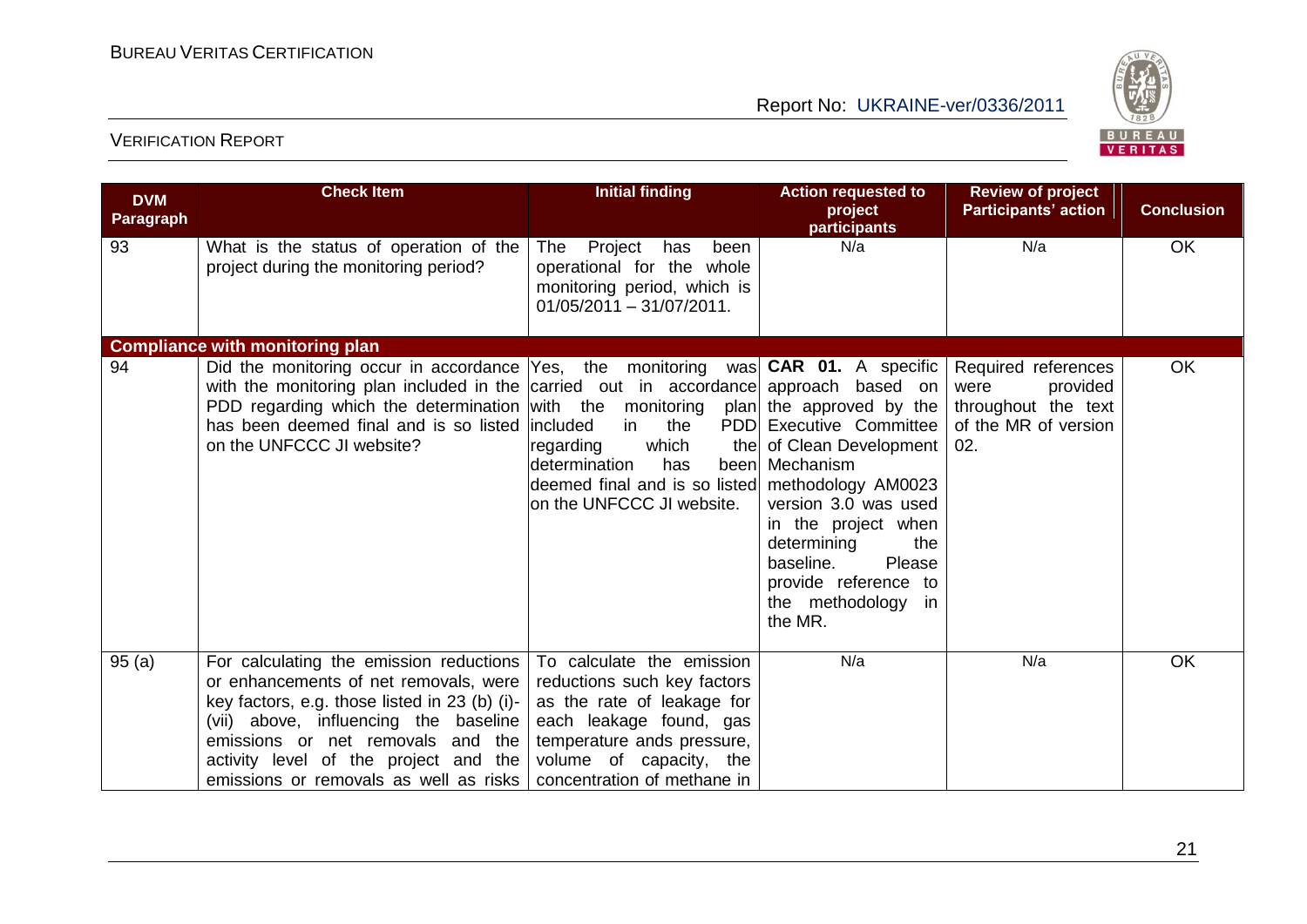

| <b>DVM</b><br>Paragraph | <b>Check Item</b>                                                                                                                                | <b>Initial finding</b>                                                                                                                                                                                                                                                                                                                                                                                                                                                                                                                                        | <b>Action requested to</b><br>project<br>participants                                                                          | <b>Review of project</b><br><b>Participants' action</b> | <b>Conclusion</b> |
|-------------------------|--------------------------------------------------------------------------------------------------------------------------------------------------|---------------------------------------------------------------------------------------------------------------------------------------------------------------------------------------------------------------------------------------------------------------------------------------------------------------------------------------------------------------------------------------------------------------------------------------------------------------------------------------------------------------------------------------------------------------|--------------------------------------------------------------------------------------------------------------------------------|---------------------------------------------------------|-------------------|
|                         | associated with the project taken into<br>account, as appropriate?                                                                               | the sample, the time for<br>which the concentration of<br>methane in the volume<br>capacity reaches a certain<br>level,<br>experience<br>-in<br>implementing<br>measures<br>envisaged by the project,<br>the current practice that<br>exists in Ukraine in this<br>area, financial costs and the<br>availability of expertise,<br>legislation affecting<br>the<br>emissions in the baseline,<br>level of activity on the<br>project and the<br>project<br>risks<br>emissions<br>and<br>associated with the project<br>taken<br>into<br>were<br>consideration. |                                                                                                                                |                                                         |                   |
| 95(b)                   | Are data sources used for calculating<br>emission reductions or enhancements of<br>net removals clearly identified, reliable<br>and transparent? | Yes, data sources used for<br>calculating<br>emission<br>reductions<br>or<br>of<br>enhancements<br>net<br>removals<br>are<br>clearly<br>reliable<br>identified,<br>and<br>transparent                                                                                                                                                                                                                                                                                                                                                                         | <b>CAR</b><br>02.<br>Please<br>specify the baseline,<br>project emissions and<br>emission reductions in<br>t $CO2$ equivalent. | Correction<br>were<br>made in the MR of<br>version 02.  | <b>OK</b>         |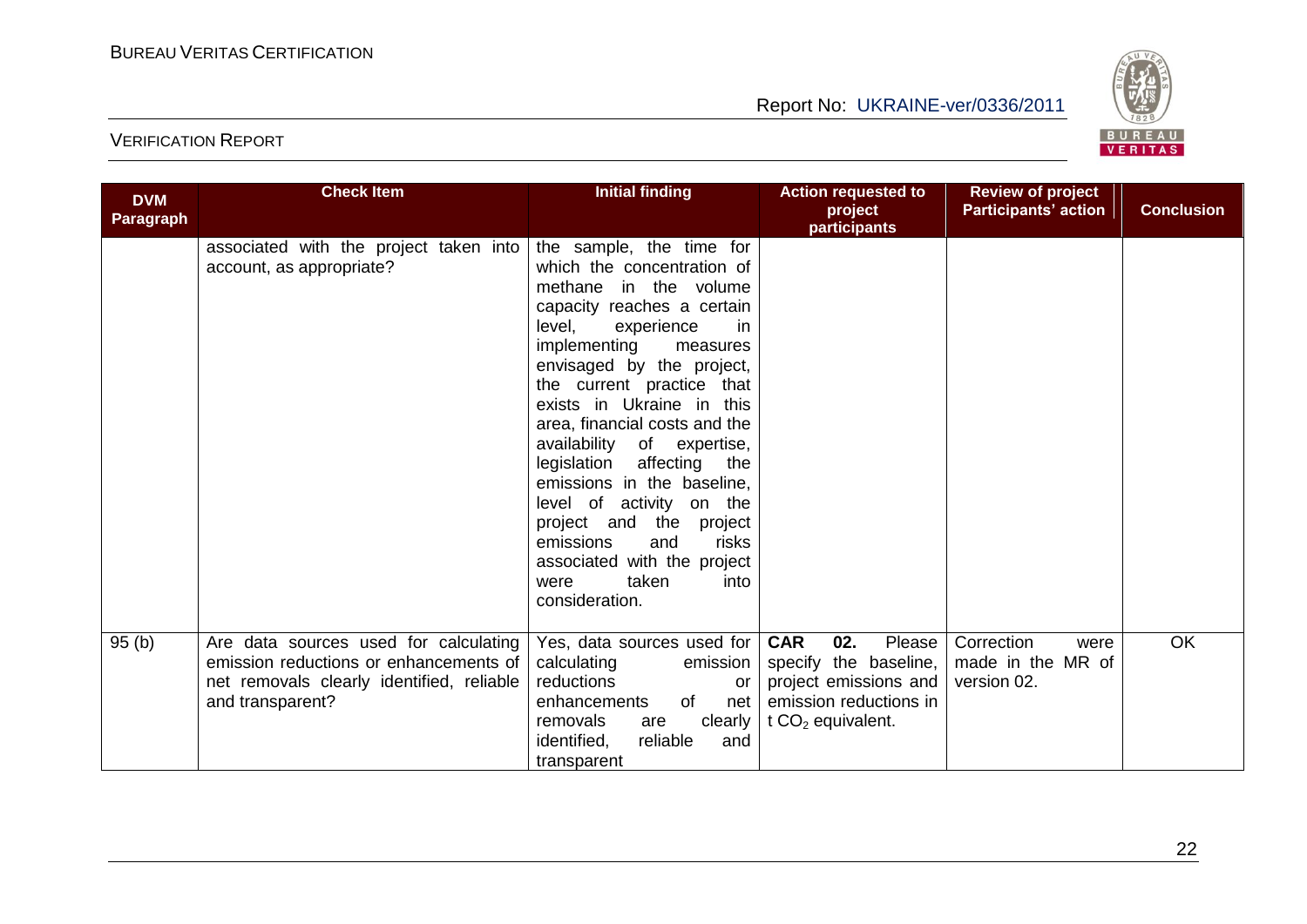

| <b>DVM</b><br>Paragraph | <b>Check Item</b>                                                                                                                                                                                                                                                                                                                   | <b>Initial finding</b>                                                                                                                                                                                                                                           | <b>Action requested to</b><br>project<br>participants | <b>Review of project</b><br><b>Participants' action</b> | <b>Conclusion</b> |
|-------------------------|-------------------------------------------------------------------------------------------------------------------------------------------------------------------------------------------------------------------------------------------------------------------------------------------------------------------------------------|------------------------------------------------------------------------------------------------------------------------------------------------------------------------------------------------------------------------------------------------------------------|-------------------------------------------------------|---------------------------------------------------------|-------------------|
| 95(c)                   | Are emission factors, including default Yes,<br>emission factors, if used for calculating including default<br>emission<br>reductions<br>the<br>enhancements of net removals, selected calculating<br>by carefully balancing accuracy and reductions or enhancements<br>reasonableness, and<br>justified of the choice?             | emission<br>factors,<br>emission<br>or factors, that are<br>used for<br>the<br>emission<br>appropriately of net removals, are selected<br>carefully<br>balancing<br>by<br>accuracy<br>and<br>reasonableness,<br>and<br>appropriately justified of the<br>choice. | N/a                                                   | N/a                                                     | OK                |
|                         | Applicable to JI SSC projects only                                                                                                                                                                                                                                                                                                  |                                                                                                                                                                                                                                                                  |                                                       |                                                         |                   |
| 96                      | Is the relevant threshold to be classified<br>as JI SSC project not exceeded during<br>the monitoring period on an annual<br>average basis?<br>If the threshold is exceeded, is the<br>maximum emission reduction<br>level<br>estimated in the PDD for the JI SSC<br>project or the bundle for the monitoring<br>period determined? | N/a                                                                                                                                                                                                                                                              | N/a                                                   | N/a                                                     | OK                |
|                         | Applicable to bundled JI SSC projects only                                                                                                                                                                                                                                                                                          |                                                                                                                                                                                                                                                                  |                                                       |                                                         |                   |
| 97(a)                   | Has the composition of the bundle not<br>changed from that is stated in F-JI-<br><b>SSCBUNDLE?</b>                                                                                                                                                                                                                                  | N/a                                                                                                                                                                                                                                                              | N/a                                                   | N/a                                                     | OK                |
| 97(b)                   | If the determination was conducted on                                                                                                                                                                                                                                                                                               | N/a                                                                                                                                                                                                                                                              | N/a                                                   | N/a                                                     | OK                |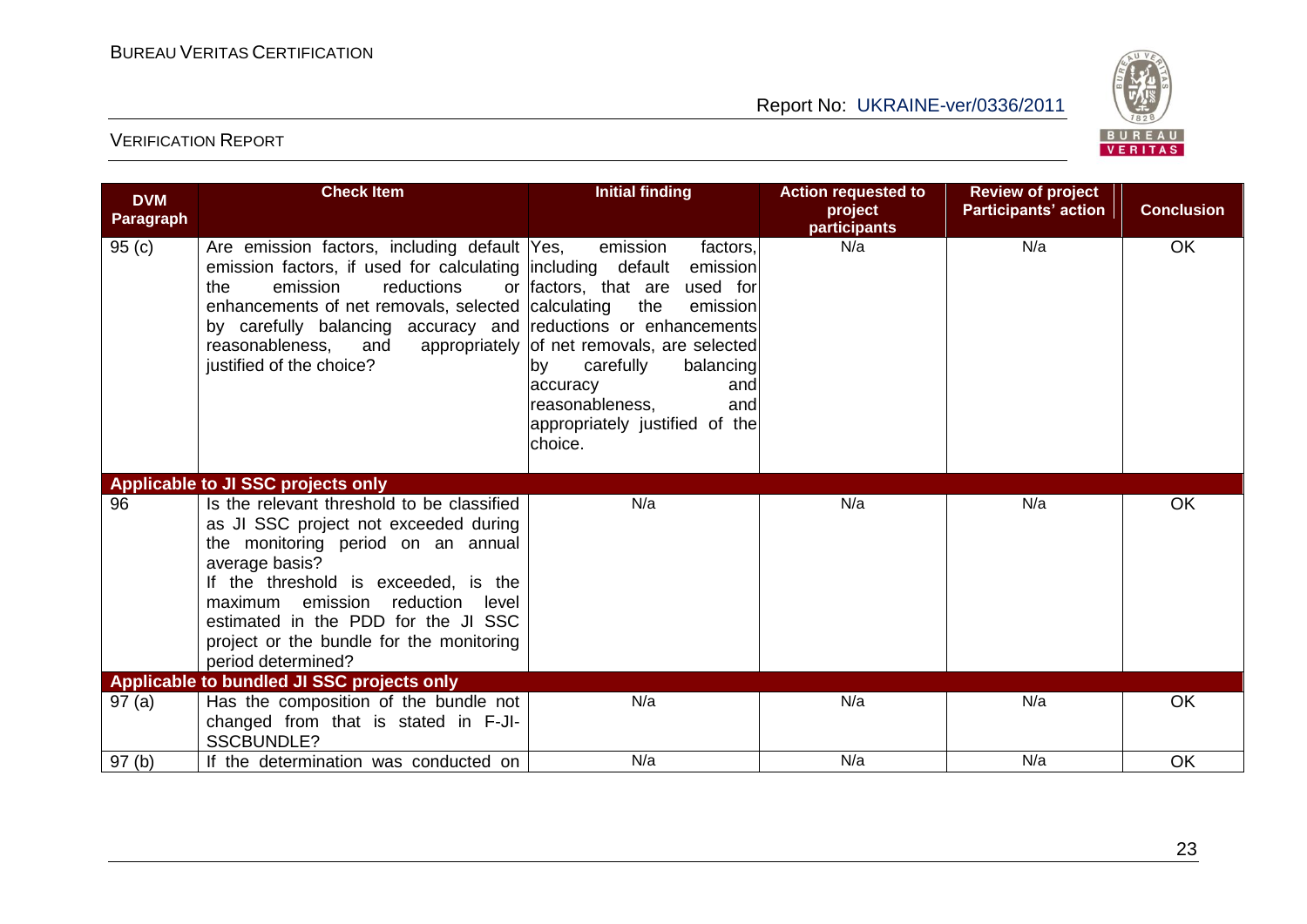

| <b>DVM</b><br>Paragraph | <b>Check Item</b>                                                                                                                                                                                                                                                                                                                          | <b>Initial finding</b>                                                                                                  | <b>Action requested to</b><br>project<br>participants                                             | <b>Review of project</b><br><b>Participants' action</b> | <b>Conclusion</b>                                         |
|-------------------------|--------------------------------------------------------------------------------------------------------------------------------------------------------------------------------------------------------------------------------------------------------------------------------------------------------------------------------------------|-------------------------------------------------------------------------------------------------------------------------|---------------------------------------------------------------------------------------------------|---------------------------------------------------------|-----------------------------------------------------------|
|                         | the basis of an overall monitoring plan,<br>have the project participants submitted a<br>common monitoring report?                                                                                                                                                                                                                         |                                                                                                                         |                                                                                                   |                                                         |                                                           |
| 98                      | If the monitoring is based on a monitoring<br>plan that provides for overlapping<br>monitoring periods, are the monitoring<br>periods per component of the project<br>clearly specified in the monitoring report?<br>Do the monitoring periods not overlap<br>with those for which verifications were<br>already deemed final in the past? | N/a                                                                                                                     | N/a                                                                                               | N/a                                                     | OK                                                        |
|                         | <b>Revision of monitoring plan</b>                                                                                                                                                                                                                                                                                                         |                                                                                                                         |                                                                                                   |                                                         |                                                           |
|                         | Applicable only if monitoring plan is revised by project participant                                                                                                                                                                                                                                                                       |                                                                                                                         |                                                                                                   |                                                         |                                                           |
| 99(a)                   | Did the project participants provide an The monitoring plan was not<br>appropriate justification for the proposed reviewed by<br>revision?                                                                                                                                                                                                 | the<br>project<br>participants.                                                                                         | N/a                                                                                               | N/a                                                     | <b>OK</b>                                                 |
| 99 (b)                  | Does the proposed revision improve the<br>and/or<br>applicability<br>accuracy<br>0f<br>information collected compared to the<br>original monitoring plan without changing<br>conformity with the relevant rules and<br>regulations for the establishment of<br>monitoring plans?                                                           | N/a                                                                                                                     | N/a                                                                                               | N/a                                                     | OK                                                        |
| <b>Data management</b>  |                                                                                                                                                                                                                                                                                                                                            |                                                                                                                         |                                                                                                   |                                                         |                                                           |
| 101 $(a)$               | Is the implementation of data collection<br>procedures in accordance<br>with the<br>monitoring plan, including the quality<br>control<br>and<br>quality<br>assurance                                                                                                                                                                       | Yes, the implementation of $ $<br>data collection procedures<br>is in accordance with the<br>monitoring plan, including | <b>CAR</b><br>03.<br>Please,<br>provide<br>the<br>data<br>description<br>of<br>quality<br>control | Description is<br>provided in the MR<br>version 02.     | The issue is<br>closed based<br><b>on</b><br>information, |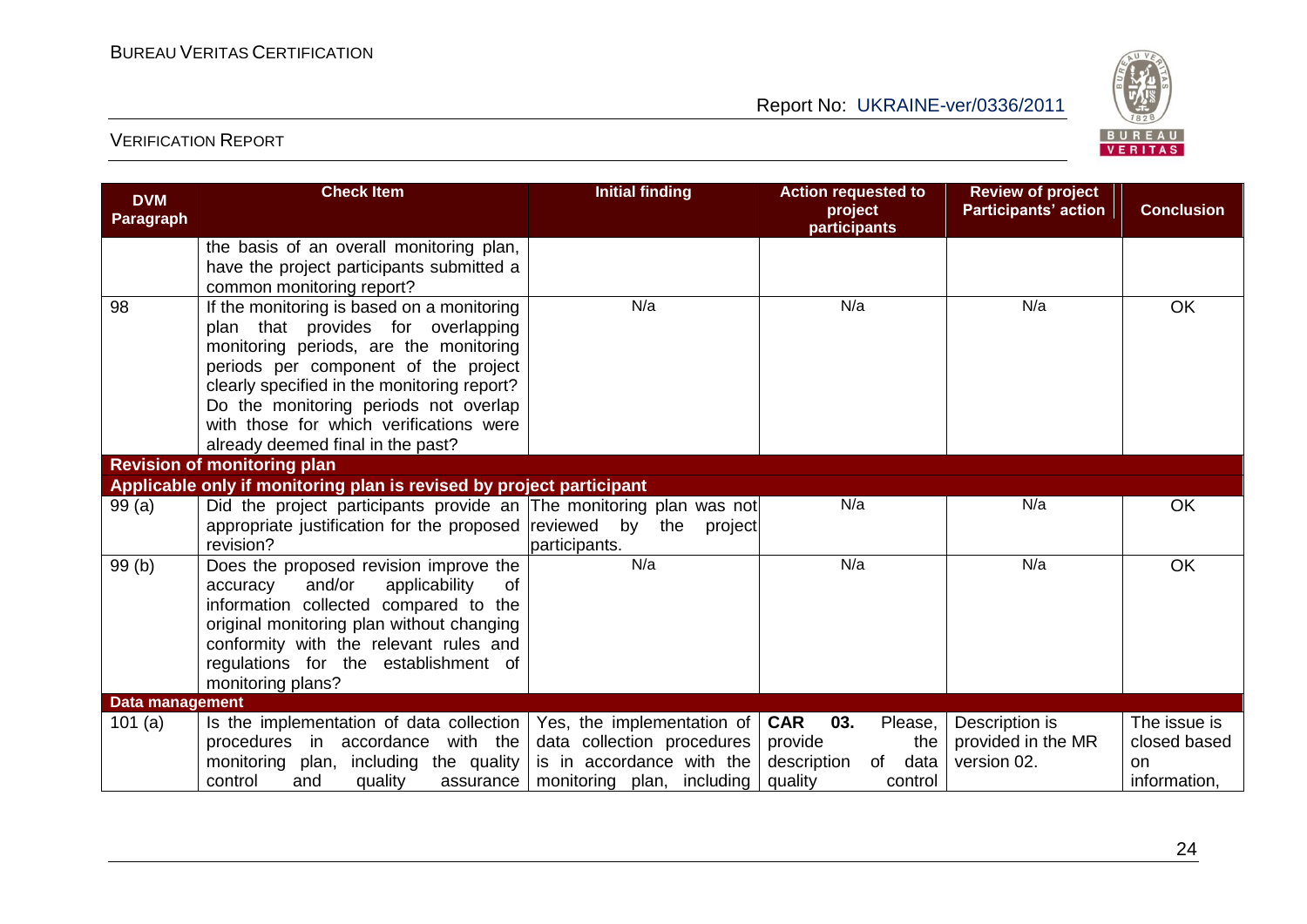

| <b>DVM</b> | <b>Check Item</b>                                                                                                          | <b>Initial finding</b>                                                                                         | <b>Action requested to</b><br>project                                                                                                                                                                                                                                                                                                                                                        | <b>Review of project</b><br><b>Participants' action</b>                                                                                                                                                                                                                                                                                                                                  | <b>Conclusion</b>                    |
|------------|----------------------------------------------------------------------------------------------------------------------------|----------------------------------------------------------------------------------------------------------------|----------------------------------------------------------------------------------------------------------------------------------------------------------------------------------------------------------------------------------------------------------------------------------------------------------------------------------------------------------------------------------------------|------------------------------------------------------------------------------------------------------------------------------------------------------------------------------------------------------------------------------------------------------------------------------------------------------------------------------------------------------------------------------------------|--------------------------------------|
| Paragraph  |                                                                                                                            |                                                                                                                | participants                                                                                                                                                                                                                                                                                                                                                                                 |                                                                                                                                                                                                                                                                                                                                                                                          |                                      |
|            | procedures?                                                                                                                | the quality<br>control<br>and<br>quality<br>assurance<br>procedures.                                           | procedure.<br><b>CAR</b><br>04.<br>Please<br>provide information on<br>the<br>frequency/periodicity<br>recording<br>οf<br>0f<br>parameters<br>be<br>to<br>monitored.                                                                                                                                                                                                                         |                                                                                                                                                                                                                                                                                                                                                                                          | provided in<br>the MR<br>version 02. |
| 101(b)     | function<br>of<br>the<br>the<br>monitoring<br>ls.<br>including<br>its<br>calibration<br>equipment,<br>status, is in order? | Yes, the function of the<br>monitoring<br>equipment,<br>its<br>including<br>calibration<br>status is in order. | <b>CAR 05.</b> Please in the<br>MR provide a detailed<br>description by which<br>device the monitoring<br>measurement<br>0f<br>methane was carried<br>out.<br><b>CAR</b><br>Please<br>06.<br>provide the passport<br>of the portable gas<br>analyzer EX-TEX ®<br>SR5, mercury glass<br>thermometer of TL4<br>type and manometer<br>D-59N-100-6 1.0 kPa,<br>which are indicated in<br>the MR. | monitoring<br>For<br>leakage<br>measurement<br>a<br>special<br>installation<br>for the quantitative<br><b>of</b><br>measurement<br>methane<br>leakage<br>based<br>plastic<br>on<br>container of known<br>volume $(0.87 \, \text{m}^3)$ ,<br>package,<br>plastic<br>hose and pressure<br>gauge was made.<br>for<br>Passports<br>equipment<br>were<br>provided<br>to<br>verification team. | OK                                   |
| 101(c)     | Are the evidence and records used for                                                                                      | evidence<br>Yes,<br>the<br>and                                                                                 | <b>CAR</b><br>07.<br>Please                                                                                                                                                                                                                                                                                                                                                                  | The order was                                                                                                                                                                                                                                                                                                                                                                            | The issue is                         |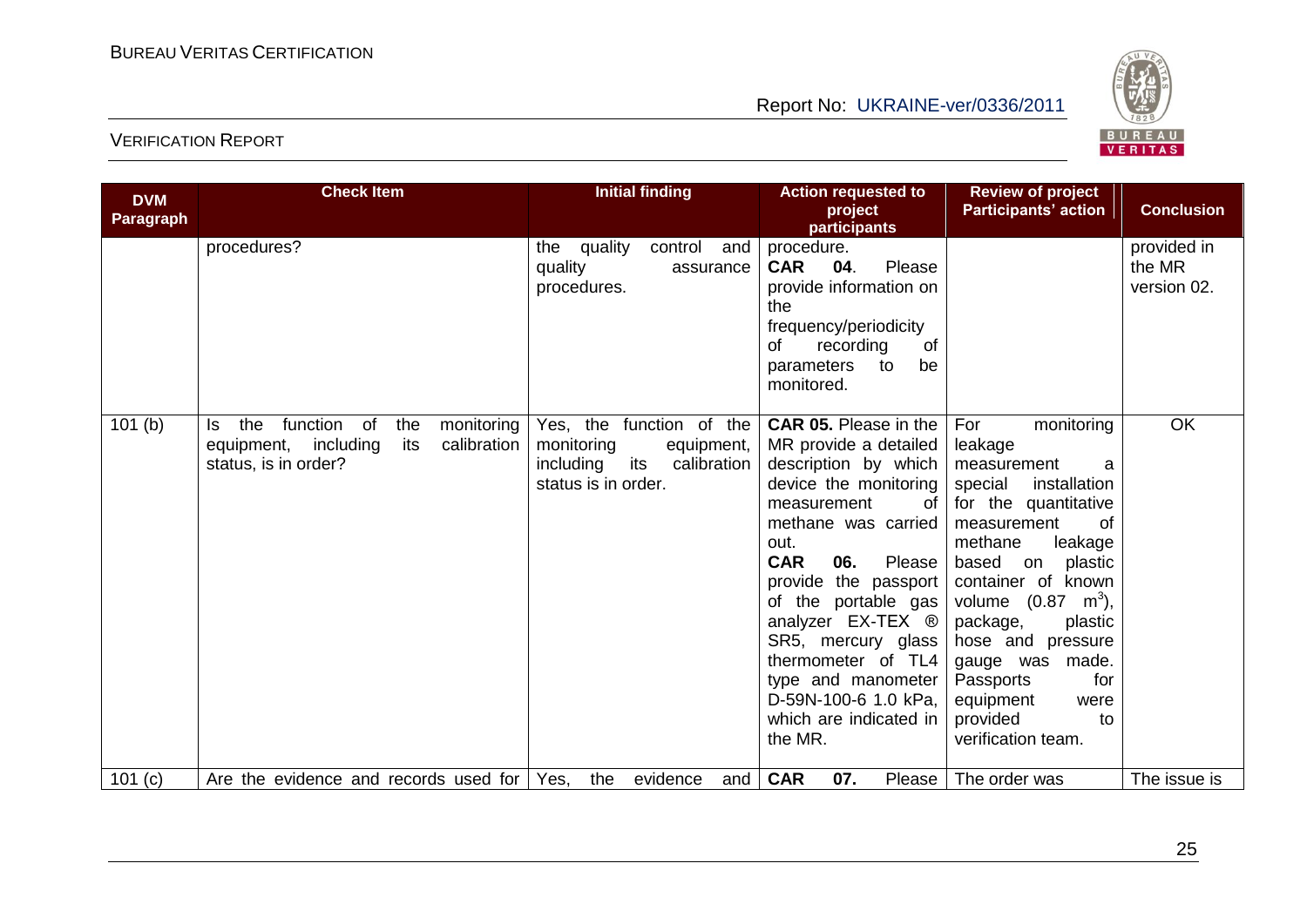

| <b>DVM</b><br>Paragraph | <b>Check Item</b>                                                                                          | <b>Initial finding</b>                                                                                                                                                                                                                                                                                                   | <b>Action requested to</b><br>project<br>participants                                                                                   | <b>Review of project</b><br><b>Participants' action</b>          | <b>Conclusion</b>                           |
|-------------------------|------------------------------------------------------------------------------------------------------------|--------------------------------------------------------------------------------------------------------------------------------------------------------------------------------------------------------------------------------------------------------------------------------------------------------------------------|-----------------------------------------------------------------------------------------------------------------------------------------|------------------------------------------------------------------|---------------------------------------------|
|                         | the monitoring maintained in a traceable<br>manner?                                                        | records<br>for<br>the<br>used<br>monitoring are maintained<br>in a traceable manner                                                                                                                                                                                                                                      | provide order Nº 179<br>dated 04.05.2011 of<br>the Chairman of the<br><b>Board</b><br>of<br><b>PJSC</b><br>"Kyivgas"<br>Gorovyi<br>S.O. | provided to the<br>verification team                             | closed based<br>on provided<br>information. |
| $101$ (d)               | Is the data collection and management<br>system for the project in accordance with<br>the monitoring plan? | data collection<br>The<br>and<br>management system for the<br>project is in accordance<br>with the monitoring plan.<br>Verification<br>team<br>confirms the effectiveness<br>existing management<br>οf<br>system and operating<br>system and considers them<br>suitable for<br>reliable monitoring of<br>the<br>project. | CL 01. Please check<br>numbering<br>$\circ$ of<br>the<br>tables and Figures in<br>the MR.                                               | Appropriate<br>corrections were<br>made in the MR<br>version 02. | OK                                          |
|                         | Verification regarding programs of activities (additional elements for assessment)                         |                                                                                                                                                                                                                                                                                                                          |                                                                                                                                         |                                                                  |                                             |
| 102                     | Is any JPA that has not been added to<br>the JI PoA not verified?                                          | N/a                                                                                                                                                                                                                                                                                                                      | N/a                                                                                                                                     | N/a                                                              | N/a                                         |
| 103                     | the<br>verification<br>based<br>the<br>on<br>ls.<br>monitoring reports of all JPAs to be<br>verified?      | N/a                                                                                                                                                                                                                                                                                                                      | N/a                                                                                                                                     | N/a                                                              | N/a                                         |
| 103                     | Does the verification ensure the accuracy<br>and conservativeness of the emission                          | N/a                                                                                                                                                                                                                                                                                                                      | N/a                                                                                                                                     | N/a                                                              | N/a                                         |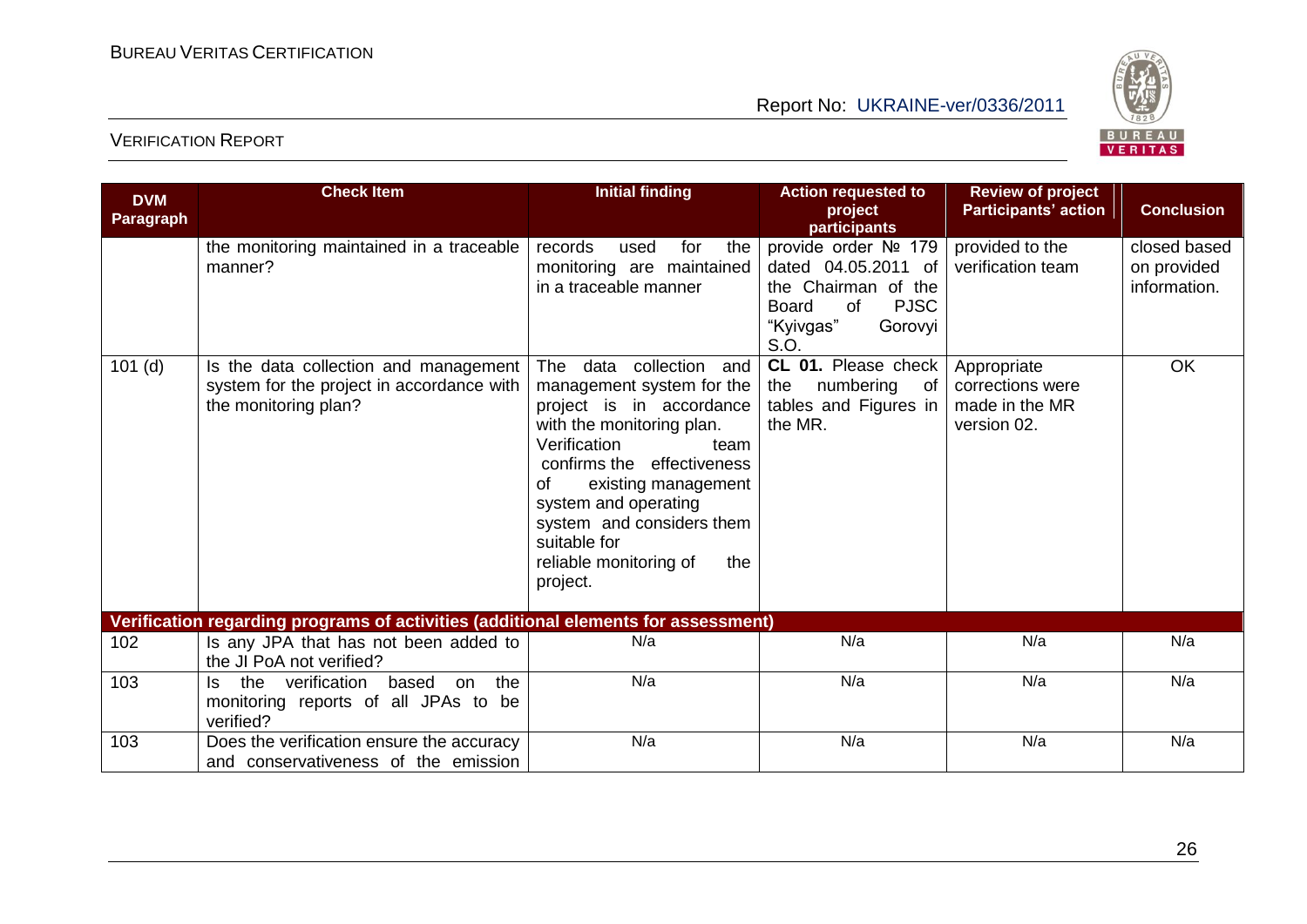

| <b>DVM</b><br>Paragraph | <b>Check Item</b>                                                                                                                                                                                                                                                                                                                                                                                                                                                                                                                                                                                                      | <b>Initial finding</b> | <b>Action requested to</b><br>project<br>participants | <b>Review of project</b><br><b>Participants' action</b> | <b>Conclusion</b> |
|-------------------------|------------------------------------------------------------------------------------------------------------------------------------------------------------------------------------------------------------------------------------------------------------------------------------------------------------------------------------------------------------------------------------------------------------------------------------------------------------------------------------------------------------------------------------------------------------------------------------------------------------------------|------------------------|-------------------------------------------------------|---------------------------------------------------------|-------------------|
|                         | reductions or enhancements of removals<br>generated by each JPA?                                                                                                                                                                                                                                                                                                                                                                                                                                                                                                                                                       |                        |                                                       |                                                         |                   |
| 104                     | Does the monitoring period not overlap<br>with previous monitoring periods?                                                                                                                                                                                                                                                                                                                                                                                                                                                                                                                                            | N/a                    | N/a                                                   | N/a                                                     | N/a               |
| 105                     | If the AIE learns of an erroneously<br>included JPA, has the AIE informed the<br>JISC of its findings in writing?                                                                                                                                                                                                                                                                                                                                                                                                                                                                                                      | N/a                    | N/a                                                   | N/a                                                     | N/a               |
|                         | Applicable to sample-based approach only                                                                                                                                                                                                                                                                                                                                                                                                                                                                                                                                                                               |                        |                                                       |                                                         |                   |
| 106                     | Does the sampling plan prepared by the<br>AIE:<br>(a) Describe its sample selection, taking<br>into<br>account that:<br>(i) For each verification that uses a<br>sample-based approach, the sample<br>selection<br>shall be<br>sufficiently<br>representative of the JPAs in the JI<br>Project. Such extrapolation to all JPAs<br>identified for that verification is<br>reasonable, taking<br>into account<br>differences among the characteristics<br>of JPAs, such as:<br>$-$ The types of JPAs;<br>- The complexity of the applicable<br>technologies and/or measures used;<br>- The geographical location of each | N/a                    | N/a                                                   | N/a                                                     | N/a               |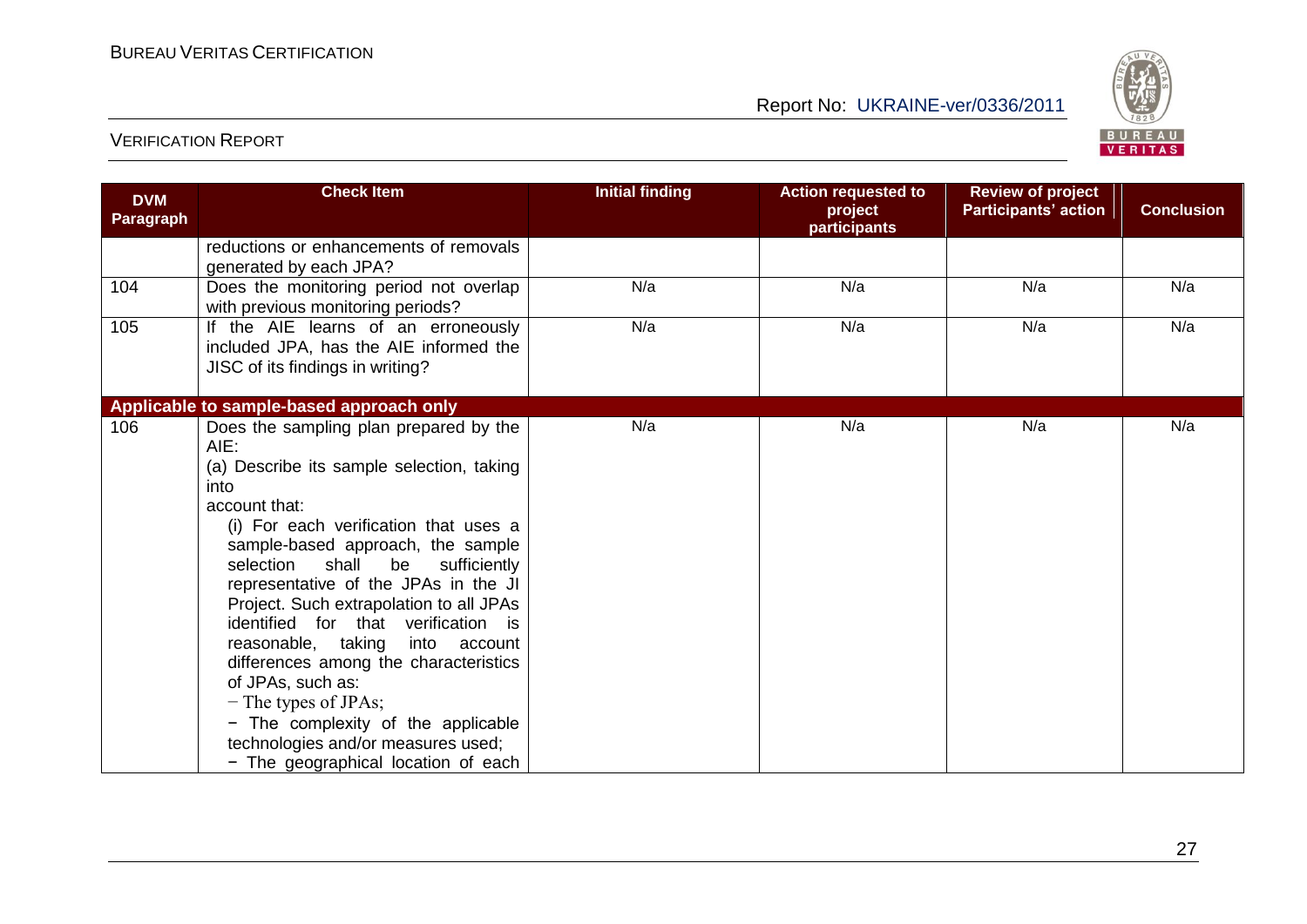

| <b>DVM</b><br><b>Paragraph</b> | <b>Check Item</b>                                                                                                                                                                                                                                                                                                                                                               | <b>Initial finding</b> | <b>Action requested to</b><br>project<br>participants | <b>Review of project</b><br><b>Participants' action</b> | <b>Conclusion</b> |
|--------------------------------|---------------------------------------------------------------------------------------------------------------------------------------------------------------------------------------------------------------------------------------------------------------------------------------------------------------------------------------------------------------------------------|------------------------|-------------------------------------------------------|---------------------------------------------------------|-------------------|
|                                | JPA;<br>- The amounts of expected emission<br>reductions of the JPAs being verified;<br>- The number of JPAs for which<br>emission reductions are being verified;<br>- The length of monitoring periods of<br>the JPAs being verified; and<br>- The samples selected for prior<br>verifications, if any?                                                                        |                        |                                                       |                                                         |                   |
| 107                            | Is the sampling plan ready for publication<br>through the secretariat along with the<br>verification report and<br>supporting<br>documentation?                                                                                                                                                                                                                                 | N/a                    | N/a                                                   | N/a                                                     | N/a               |
| 108                            | Has the AIE made site inspections of at<br>least the square root of the number of<br>total JPAs, rounded to the upper whole<br>number? If the AIE makes no site<br>inspections or fewer site inspections than<br>the square root of the number of total<br>JPAs, rounded to the upper whole<br>number, then does the AIE provide a<br>reasonable explanation and justification? | N/a                    | N/a                                                   | N/a                                                     | N/a               |
| 109                            | Is the sampling plan available for<br>submission to the secretariat for the<br>JISC.s ex ante assessment? (Optional)                                                                                                                                                                                                                                                            | N/a                    | N/a                                                   | N/a                                                     | N/a               |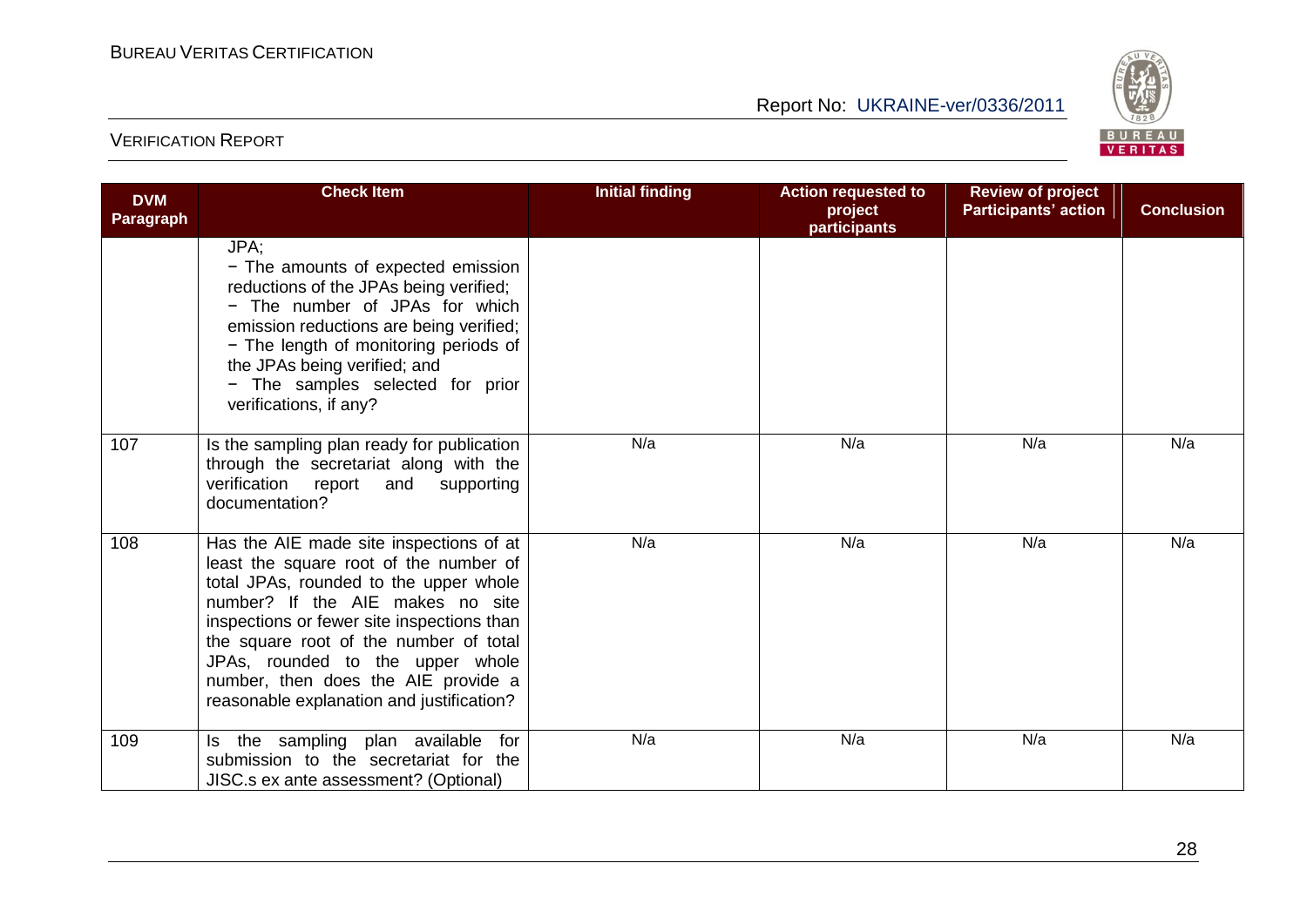

| <b>DVM</b><br>Paragraph | <b>Check Item</b>                                                                                                                                                                                                      | Initial finding | <b>Action requested to</b><br>project<br>participants | <b>Review of project</b><br><b>Participants' action</b> | <b>Conclusion</b> |
|-------------------------|------------------------------------------------------------------------------------------------------------------------------------------------------------------------------------------------------------------------|-----------------|-------------------------------------------------------|---------------------------------------------------------|-------------------|
| 110                     | If the AIE learns of a fraudulently<br>included JPA, a fraudulently monitored<br>JPA or an inflated number of emission<br>reductions claimed in a JI PoA, has the<br>AIE informed the JISC of the fraud in<br>writing? | N/a             | N/a                                                   | N/a                                                     | N/a               |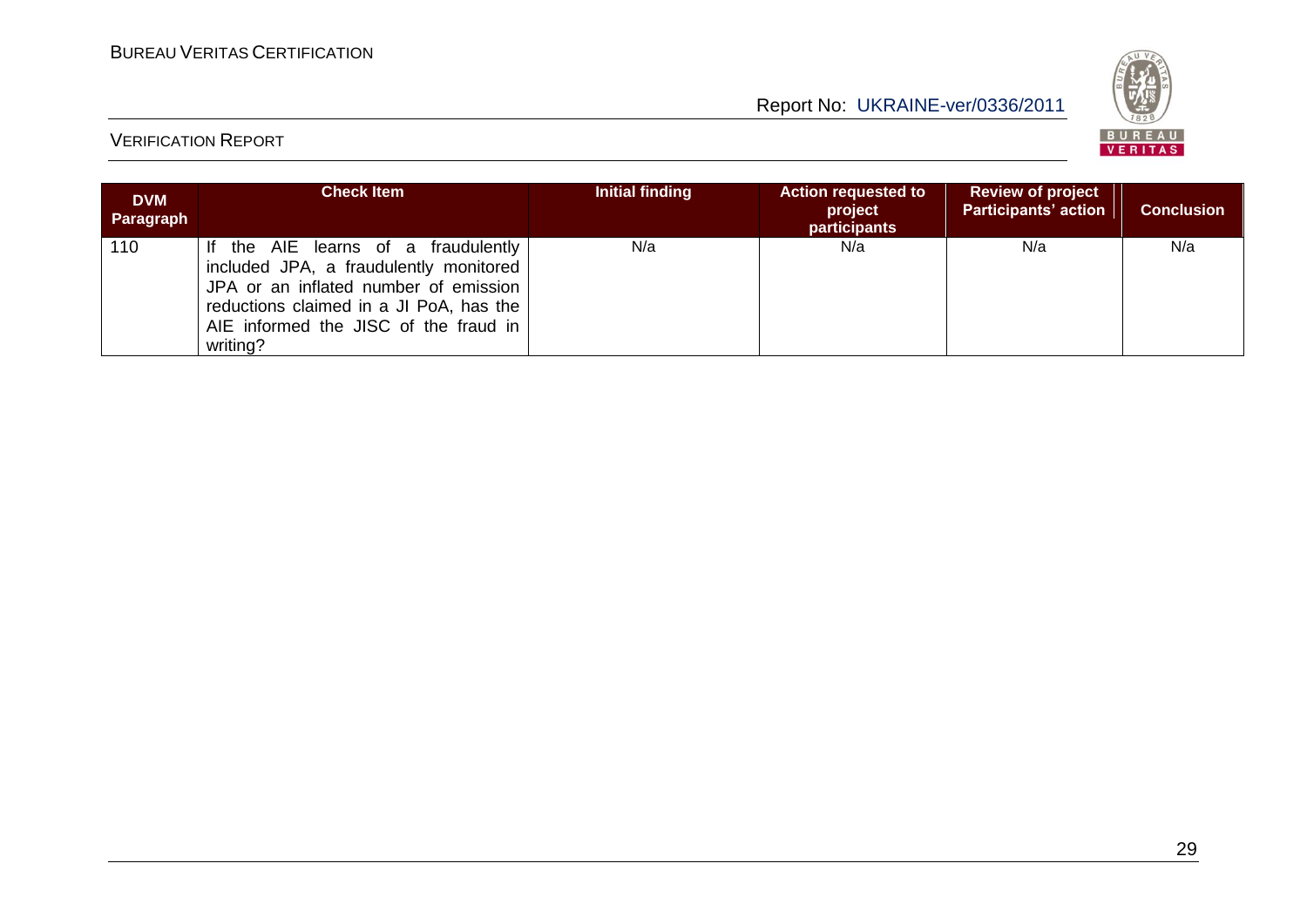

#### VERIFICATION REPORT

#### **TABLE 2 RESOLUTION OF CLARIFICATION AND CORRECTIVE ACTION REQUESTS**

| Clarification and corrective action requests<br>issued by the verification team                                                                                                                                                                                                      | <b>Ref to</b><br>checklist<br>question in<br>Table 1 | Summary of project participant's response                                                                                   | <b>Verification team conclusion</b>                                                        |
|--------------------------------------------------------------------------------------------------------------------------------------------------------------------------------------------------------------------------------------------------------------------------------------|------------------------------------------------------|-----------------------------------------------------------------------------------------------------------------------------|--------------------------------------------------------------------------------------------|
| <b>CAR 01.</b> A specific approach based on the<br>approved by the Executive Committee of Clean<br>Mechanism<br>Development<br>methodology<br>AM0023 version 3.0 was used in the project<br>when determining the baseline. Please provide<br>reference to the methodology in the MR. | 94                                                   | provided<br>Required<br>references<br>were<br>throughout the text of the MR version 02.                                     | The references were checked, the<br>ssue is closed.                                        |
| <b>CAR 02.</b> Please specify the baseline, project<br>emissions and emission reductions in $t CO2$<br>equivalent.                                                                                                                                                                   | 95(b)                                                | Necessary corrections were made in the<br>MR version 02.                                                                    | is closed based on<br>The issue<br>making the necessary changes.                           |
| CAR 03. Please, provide the description of<br>data quality control procedure.                                                                                                                                                                                                        | 101(a)                                               | Description<br>data<br>quality<br>control<br>of<br>provided in<br>the MR<br>procedure<br>was<br>version 02.                 | The issue is closed based on<br>making the necessary changes.                              |
| CAR 04. Please provide information on the<br>frequency/periodicity<br>of<br>οf<br>recording<br>parameters to be monitored.                                                                                                                                                           | 101(a)                                               | οf<br>Information<br>the<br>frequency<br>on<br>monitoring<br>recorks<br>parameters<br>was<br>provided in the MR version 02. | Th issue is<br>closed<br>based<br>.on<br>information provided in the<br>MR.<br>version 02. |